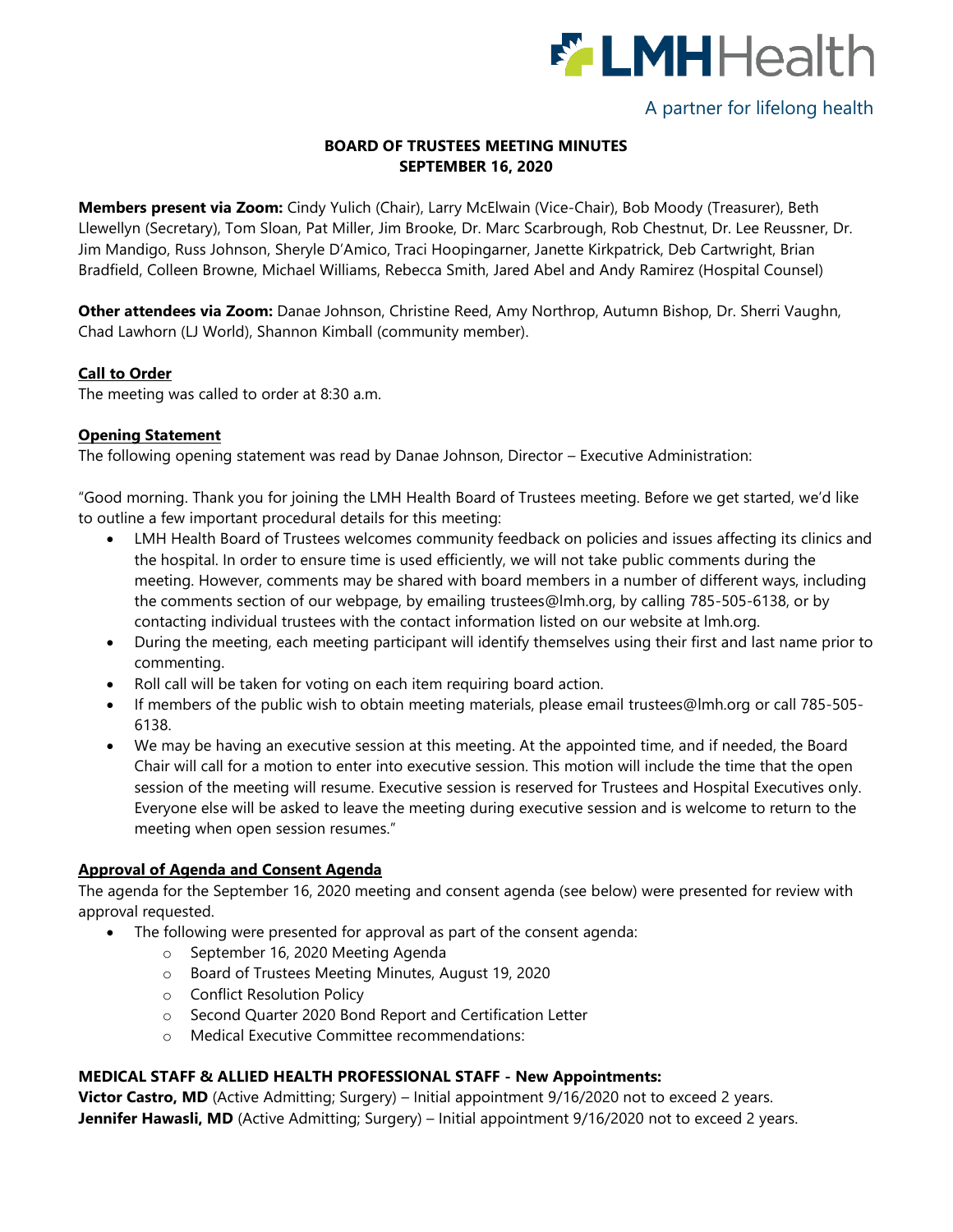

**Elizabeth Hechler, DDS** (Active Admitting; Surgery) – Initial appointment 9/16/2020 not to exceed 2 years. **James Frencher, MD** (Consulting; Tele-Radiology) – Initial appointment 9/16/2020 not to exceed 2 years.

#### **MEDICAL & LMH EMPLOYEE/ALLIED HEALTH PROFESSIONAL STAFF – Reappointments:**

**Thomas Alderson, MD** (Active Admitting; Medicine) – Reappointment 10/1/20 not to exceed 2 years. **Lakshmi Duvvur, MD** (Active Admitting; Medicine) – Reappointment 10/1/20 not to exceed 2 years. **Robert Holcomb, MD** (Consulting; Pediatrics) – Reappointment 10/1/20 not to exceed 2 years. **Malana Kuiper, MD** (Active Non-Admitting; Pediatrics) – Reappointment 10/1/20 not to exceed 2 years. **Sanjeev Kumar, MD** (Active Admitting; Medicine) – Reappointment 10/1/20 not to exceed 2 years. **Lindsey Malloy-Walton, DO** (Consulting; Pediatrics) – Reappointment 10/1/20 not to exceed 2 years. **Mark Molos, MD** (Consulting; Pediatrics) – Reappointment 10/1/20 not to exceed 2 years. **Christopher Penn, MD** (Active Admitting; Medicine) – Reappointment 10/1/20 not to exceed 2 years. **Kelly Schmidt, APRN** (Allied Health; Medicine) – Reappointment 10/1/20 not to exceed 2 years. **Karen Solcher, APRN** (Allied Health; Medicine) – Reappointment 10/1/20 not to exceed 2 years.

#### **FOCUSED PRACTITIONER PRACTICE EVALUATIONS:**

**Byron Decamp, MD** – Vascular Surgery – Initial **Patrick Harper, MD** – Anesthesia/Pain Management – Initial **Lynley Holman, MD** – OB/GYN – For privilege addition of "da Vinci Robotic Laparoscopic Surgery" James Huston, MD - Orthopedic Surgery - For privilege addition of "MAKO for Partial and Total Knee." **Byron Decamp, MD** – Vascular Surgery – Initial **Logan Kracht, MD** – OB/GYN – Initial **David Robbins, MD** – Cardiology – Initial **Evan Shawn, MD** – Internal Medicine – Initial **Kathy Ramirez, APRN** – Urology – For privilege addition of "Surgical Tech/First Assist"

#### **PRIVILEGE &/or STATUS CHANGES & RESIGNATIONS:**

**Ryan Brittingham, DDS** (Active Admitting; Surgery) – Resignation effective 8/19/2020 **Rebecca Boyer, Dental Assistant** (AHP; Surgery) – Resignation effective 8/19/2020 **Jeffrey Mincher, MD** (Active Non-Admitting; Family Practice) – Resignation effective 8/3/2020 **John Papagiannis, MD** (Consulting; Pediatrics/Cardiology) – Resignation effective 7/17/2020 **Julie Pletcher, APRN** (LMH Employee; Cardiology) – Resignation effective 8/7/2020 **Ashley Smith, MD** (Consulting; Tele-Psychiatry) – Resignation effective 8/31/2020 **David Goering, MD** (Active Admitting; Internal Medicine/Hospitalist) – Status change to Active Non-Admitting effective 9/1/2020. Transferring to the Internal Medicine Group. **Krista Whitney, MD & Lindsey McDaniel, MD** (Active Admitting; Pediatrics) – Requests privilege addition of "Circumcisions."

Russ Johnson, President and CEO, requested to modify the agenda and add a discussion on the Contract Approval Policy before the Updates to Bylaws topic.

Pat Miller, Trustee, requested that the Conflict Resolution Policy be removed from the consent agenda for further discussion. Motion was raised to approve agenda and consent agenda with the removal of the Conflict Resolution Policy.

MOTION to approve the agenda and consent agenda with requested modifications. Made by Rob Chestnut,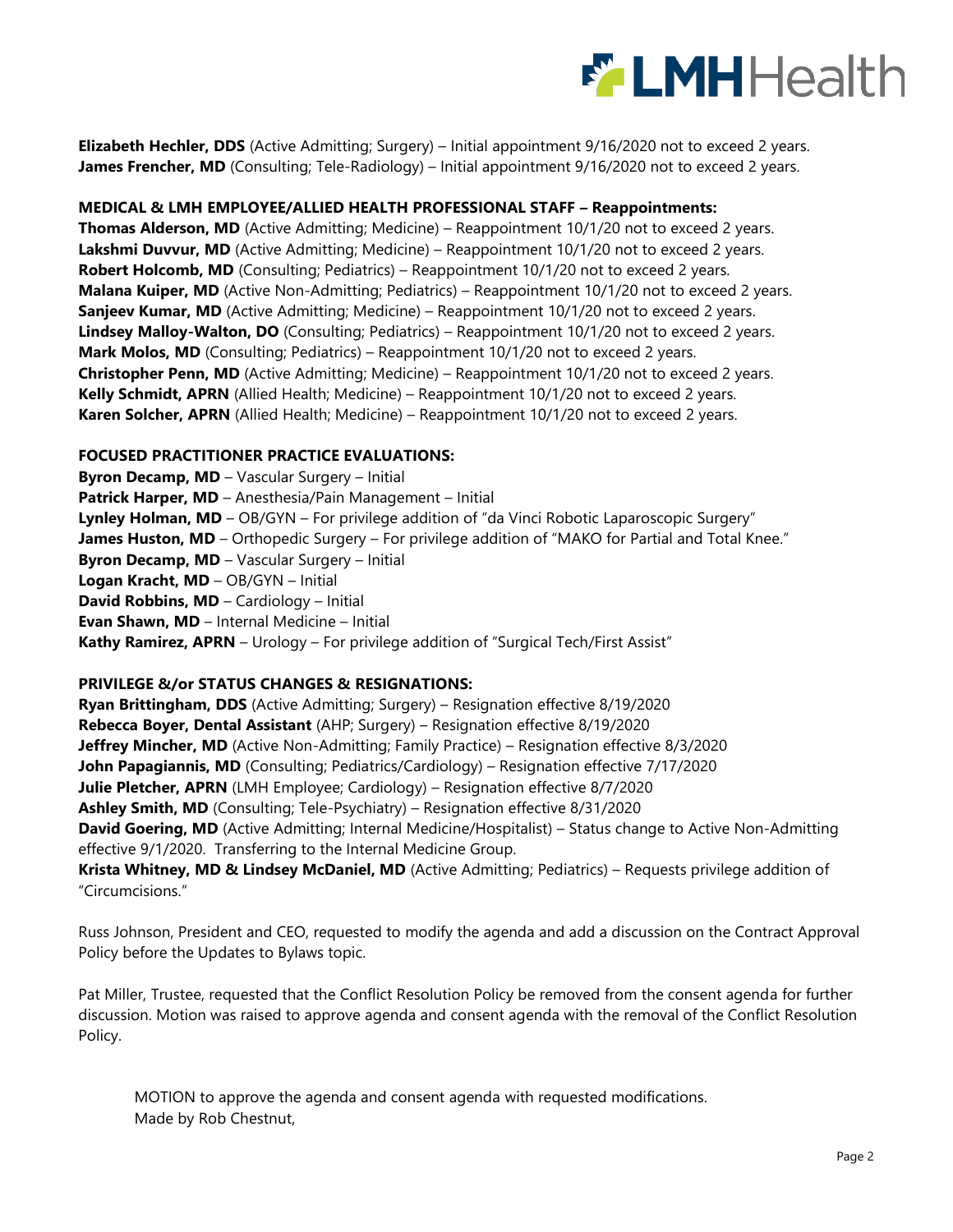

Seconded by Pat Miller. Motion carried.

#### **Conflict Resolution Policy**

 Pat Miller and Colleen Browne, VP and Chief People Officer, reviewed proposed changes to the Conflict Resolution Policy, which included edits that would create consistency in the terms used in the policy.

MOTION to approve the Conflict Resolution Policy with proposed changes. Made by Bob Moody, Seconded by Pat Miller. Motion carried.

#### **Chairperson of the Board Report**

• No report.

#### **Chief of Staff Report**

• No report.

#### **CEO Report**

- Russ Johnson, President and CEO, reported on the opening of LMH Health West. This project was an embodiment of the Destination Health vision, which will serve the community for years to come. On opening day, 400 patients were seen at LMH West. Mr. Johnson shared that the project is significant with respect to our assets, balance sheet and expenditures. The project stayed within the original construction completion date and budget, ending up about half a percent under budget. Mr. Johnson expressed his appreciation for Karen Shumate, who acted as the owner's representative, and Brian Bradfield for leadership on this project; Michael Williams and the entire IT staff; Sheryle D'Amico for the clinic division transition; and to Tom Wells and Jared Abel.
- **Chief Medical Officer:** LMH Health is designing a new executive role for a Chief Medical Officer (CMO). Four physicians – Drs. Jodi Palmer, Scott Solcher, Jon Heeb and Hal Taylor - are working with Russ on developing this role. The position will be defined over the next 30 days and the team will connect with medical staff interested in this role. It will be a 50/50 clinical and leadership role.
- **Destination Health Update:** Jared Abel, AVP Strategy & Service, and Amy Northrop, Director of Communications, Marketing & Community Relations, updated the Board on progress of Destination Health milestones for 2020.
- **Updates to Bylaws:** Andy Ramirez, hospital counsel, presented proposed updates to the Board of Trustees' bylaws that he worked on with a sub-committee of the board. Discussion followed about updating the bylaws to include the hospital's commitment to inclusion, diversity and equity. *NOTE: Full updates to the bylaws are includes in the minutes as Exhibit A.*

MOTION to approve the updates to the LMH Health Board of Trustees bylaws with additions recognizing the hospital's commitment to inclusion, diversity and equity. Made by Bob Moody, Seconded by Tom Sloan. Motion carried.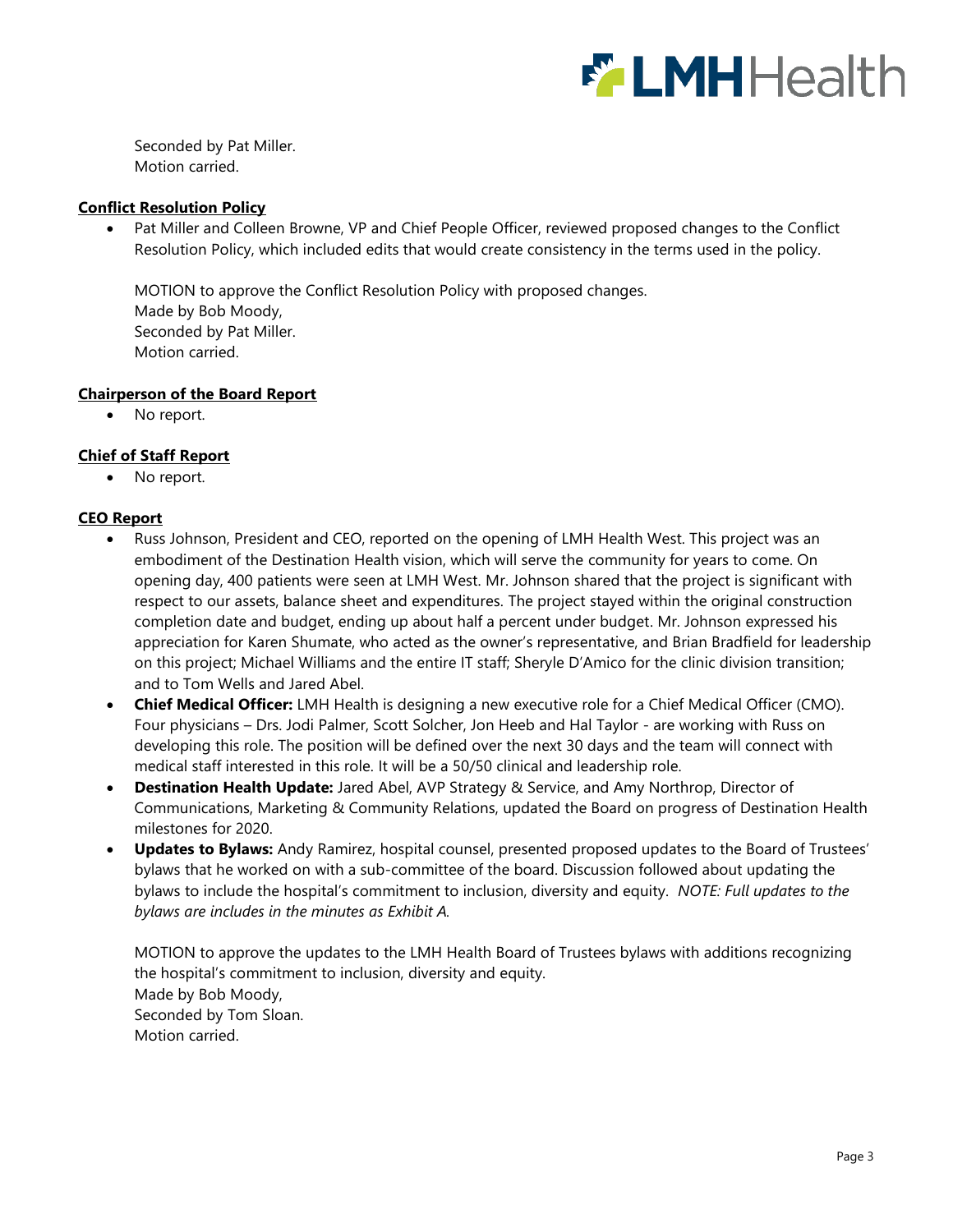

**2020-2021 Slate of Officers:** Cindy Yulich, Chair, reviewed the proposed slate of officers for 2020-2021:

| Chair      | <b>Bob Moody</b>                     |
|------------|--------------------------------------|
| Vice Chair | Beth Llewellyn                       |
| Secretary  | Jim Brooke                           |
| Treasurer  | Tom Sloan                            |
| Past Chair | N/A (Cindy Yulich's is rotating off) |

MOTION to approve the proposed slate of officers for 2020-2021 as presented. Made by Cindy Yulich, Seconded by Bob Moody. Motion carried.

- **Trustee Recognition:** Ms. Yulich and Mr. Johnson recognized the following trustees whose appointment is concluding at the end of the month:
	- o Cindy Yulich
	- o Rob Chestnut
	- o Joanne Hurst
	- o Marc Scarbrough, MD
	- $\circ$  The following resolutions were presented to the Board in recognition of the service of these Trustees:

September 16, 2020

**WHEREAS**, **Cindy Yulich** has served as Trustee of LMH Health from 2012 to 2020; and

**WHEREAS**, she has given unselfishly of her time and efforts to promote the good and welfare of the hospital in the community during a period of significant growth, without thought to any personal gain; and

**WHEREAS**, the Board of Trustees and employees of LMH Health and the citizens of this community have greatly benefited from her efforts and are deeply indebted to her for her devoted and dedicated service; now, therefore,

**BE IT RESOLVED**, that the Board of Trustees of LMH Health does hereby express its sincere appreciation to **Cindy Yulich** for the years of significant service given to this institution in an effort to better serve the needs of its patients.

#### **Adopted by the LMH Health Board of Trustees on September 16, 2020.**

September 16, 2020

**WHEREAS**, **Rob Chestnut** has served as Trustee of LMH Health from 2011 to 2019 and again for a partial term in 2020; and

**WHEREAS**, he has given unselfishly of his time and efforts to promote the good and welfare of the hospital in the community during a period of significant growth, without thought to any personal gain; and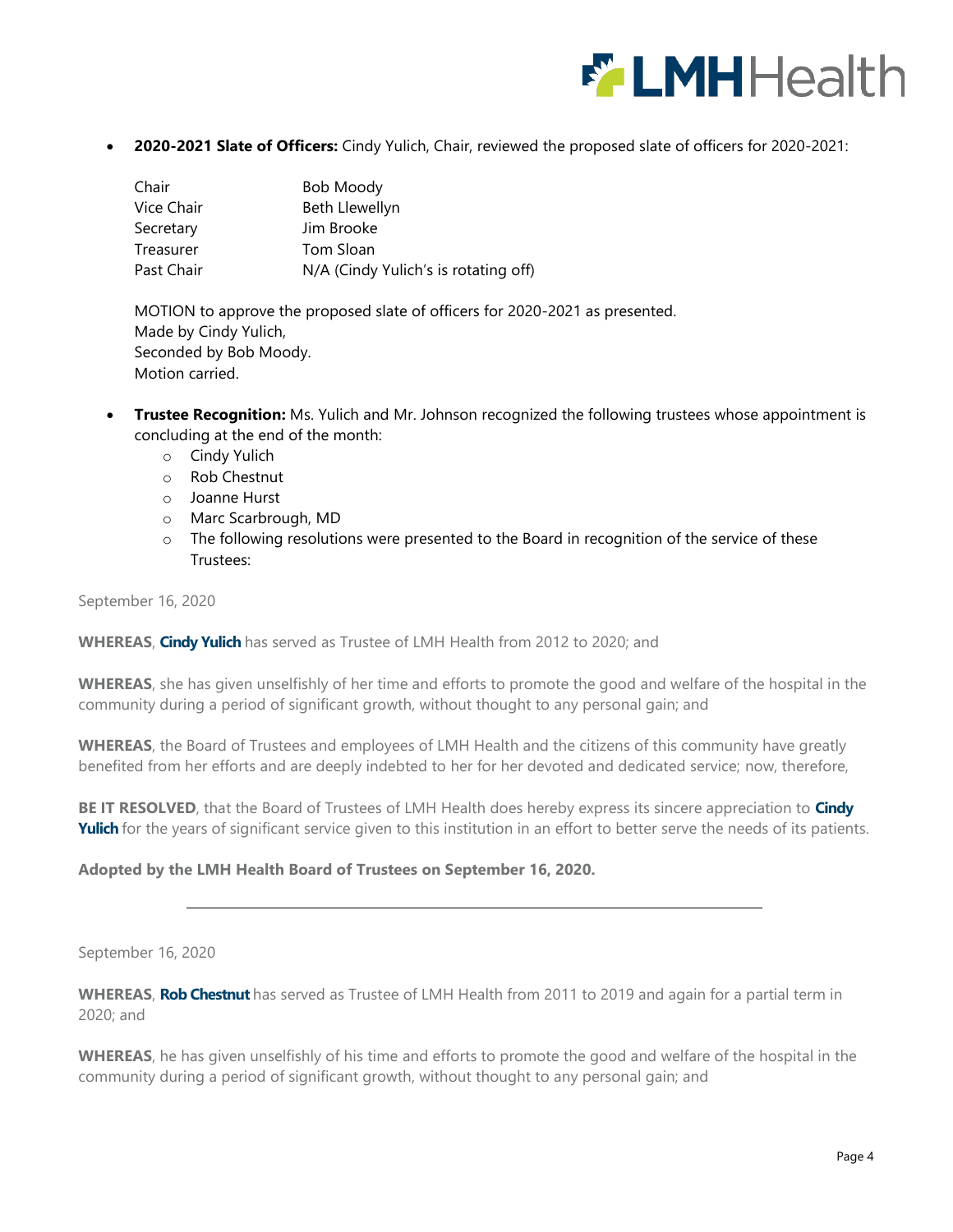

**WHEREAS**, the Board of Trustees and employees of LMH Health and the citizens of this community have greatly benefited from his efforts and are deeply indebted to him for his devoted and dedicated service; now, therefore,

**BE IT RESOLVED**, that the Board of Trustees of LMH Health does hereby express its sincere appreciation to **Rob Chestnut** for the years of significant service given to this institution in an effort to better serve the needs of its patients.

**Adopted by the LMH Health Board of Trustees on September 16, 2020.**

September 16, 2020

**WHEREAS**, **Joanne Hurst** has served as Trustee of LMH Health from 2012 to 2020; and

**WHEREAS**, she has given unselfishly of her time and efforts to promote the good and welfare of the hospital in the community during a period of significant growth, without thought to any personal gain; and

**WHEREAS**, the Board of Trustees and employees of LMH Health and the citizens of this community have greatly benefited from her efforts and are deeply indebted to her for her devoted and dedicated service; now, therefore,

**BE IT RESOLVED**, that the Board of Trustees of LMH Health does hereby express its sincere appreciation to **Joanne**  Hurst for the years of significant service given to this institution in an effort to better serve the needs of its patients.

**Adopted by the LMH Health Board of Trustees on September 16, 2020.**

September 16, 2020

**WHEREAS**, **Marc Scarbrough, MD** has served as Trustee of LMH Health from 2019 to 2020; and

**WHEREAS**, he has given unselfishly of his time and efforts to promote the good and welfare of the hospital in the community during a period of significant growth, without thought to any personal gain; and

**WHEREAS**, the Board of Trustees and employees of LMH Health and the citizens of this community have greatly benefited from his efforts and are deeply indebted to him for his devoted and dedicated service; now, therefore,

**BE IT RESOLVED**, that the Board of Trustees of LMH Health does hereby express its sincere appreciation to **Marc Scarbrough, MD** for the years of significant service given to this institution in an effort to better serve the needs of its patients.

**Adopted by the LMH Health Board of Trustees on September 16, 2020.**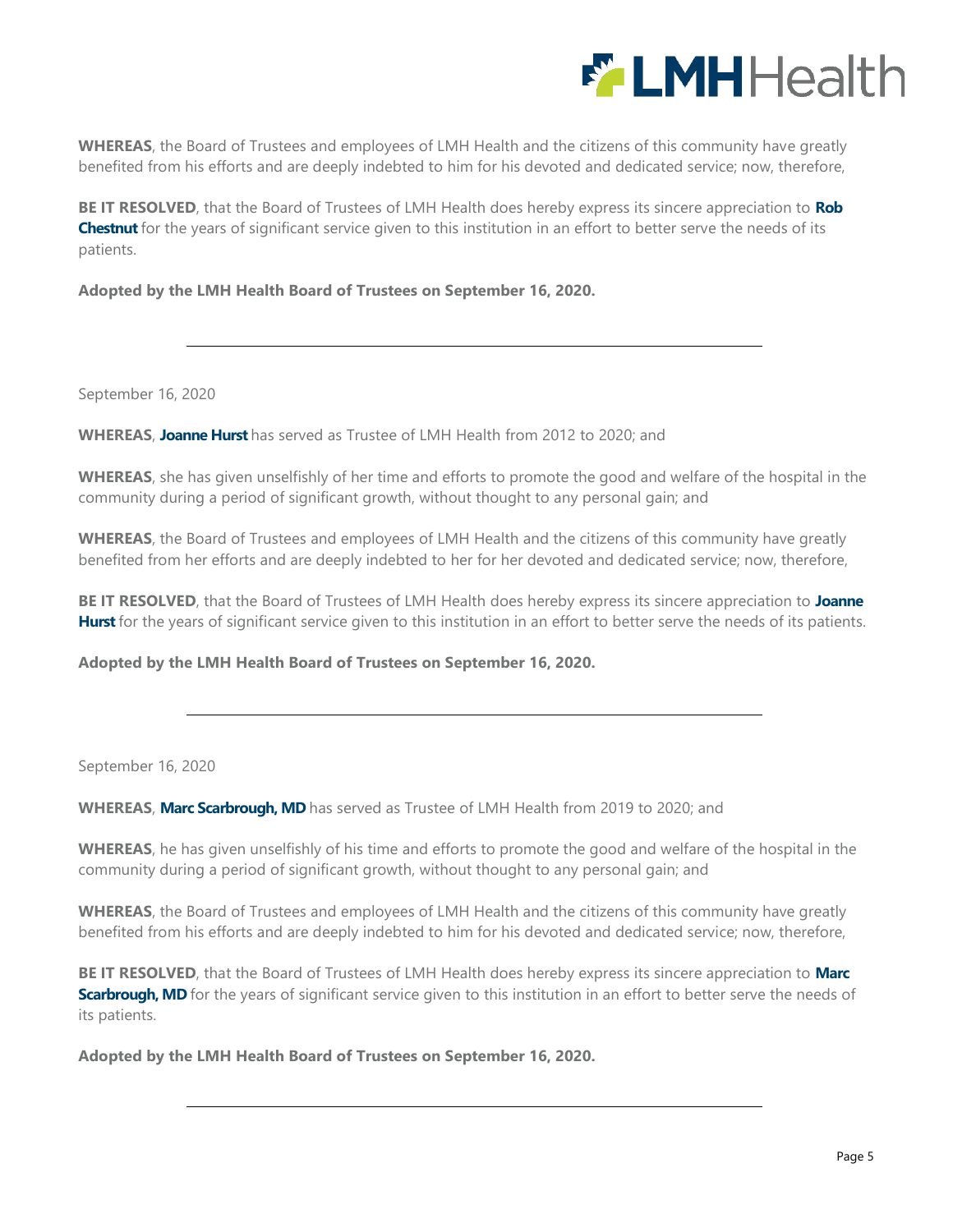

MOTION to adopt all resolutions as presented. Made by Bob Moody, Seconded by Tom Sloan. Motion carried.

#### **Discussion Items**

- **Contract Approval Policy:** Janette Kirkpatrick, VP Clinical Excellence, reviewed the Contract Approval Policy with the Board.
	- o Discussion followed about signing authority and the responsibilities related to Board oversite. Tom Sloan, Trustee, requested that any contract related to property acquisition be reviewed by the board.

MOTION to the Contract Approval Policy with requested changes. Made by Bob Moody, Seconded by Tom Sloan. Motion carried.

#### **Executive Session to discuss matters with legal counsel**

After a brief discussion, the Board elected to waive executive session.

#### **Adjournment**

With no further business presented, a motion was made to adjourn the meeting at 10:45 a.m.

MOTION made by Cindy Yulich, Seconded by Bob Moody. Motion carried.

Respectfully submitted,  $\omega$ 

eth Llewellyn, Secretary of the Board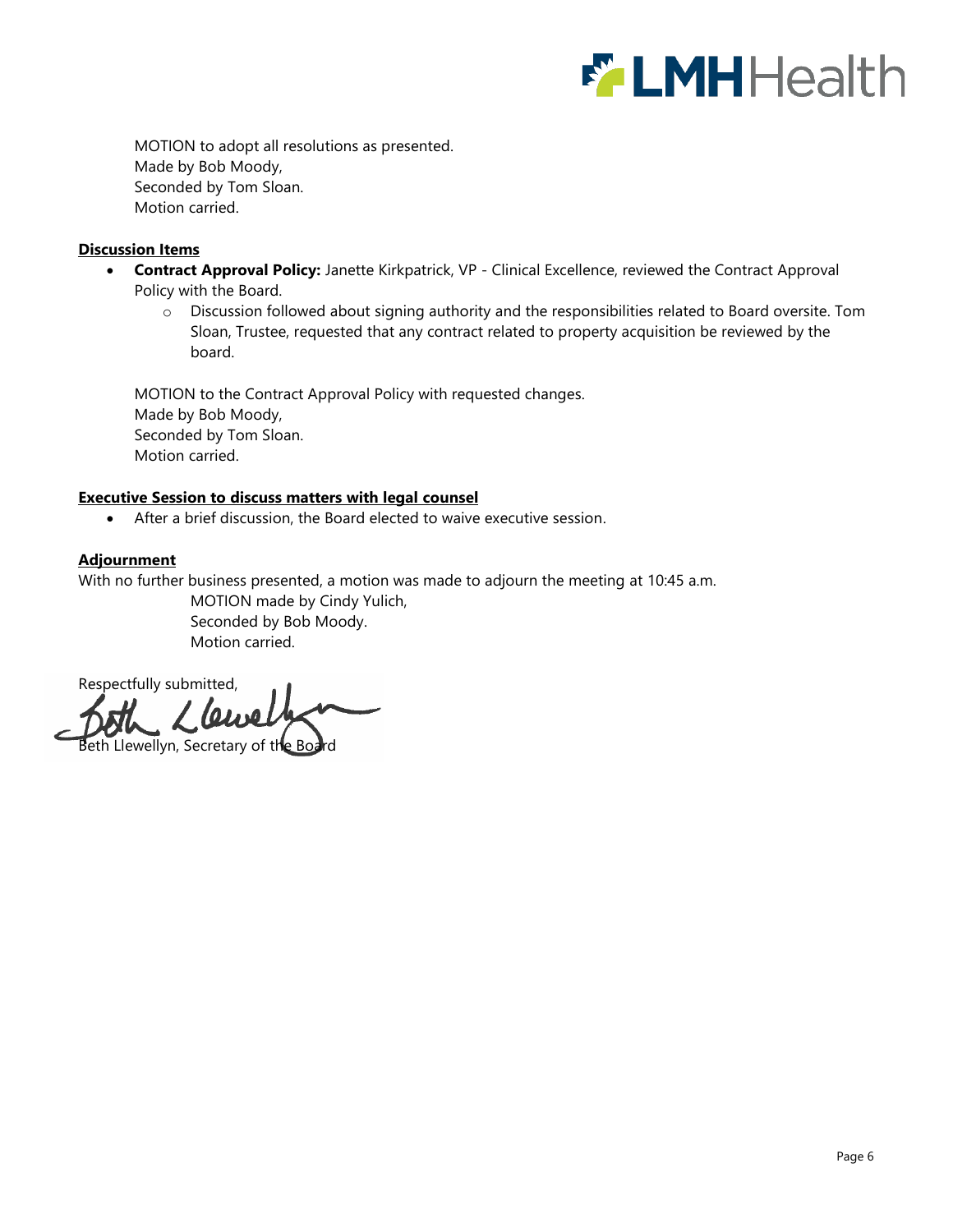

#### **EXHIBIT A: UPDATES TO LMH HEALTH BOARD OF TRUSTEES BYLAWS**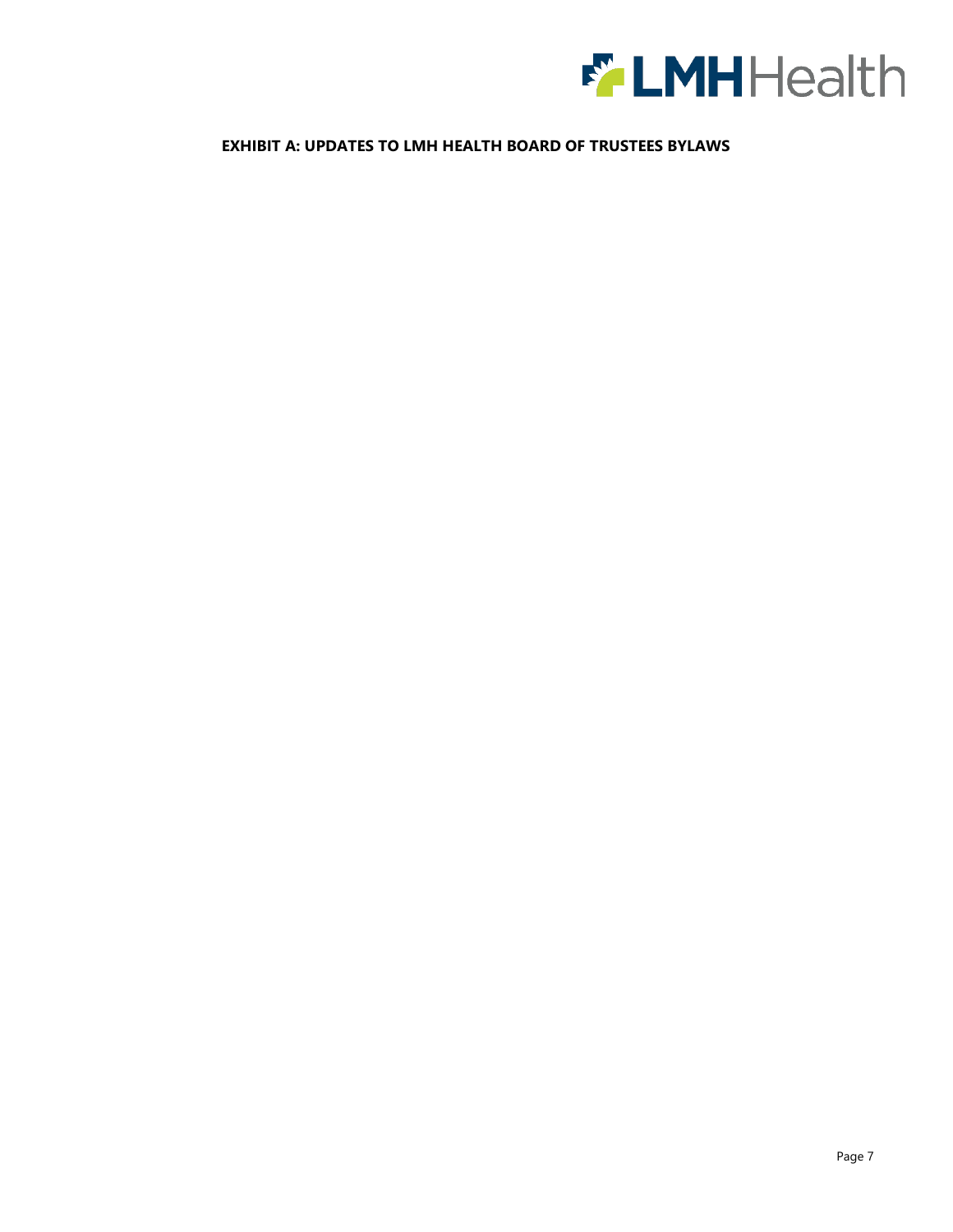## **AMENDED AND RESTATED BYLAWS OF THE LAWRENCE MEMORIAL HOSPITAL d/b/a "LMH Health" BOARD OF TRUSTEES September 16, 2020**

# **ARTICLE I PURPOSE**

#### **1.1. PURPOSE:**

The purpose of The Lawrence Memorial Hospital d/b/a "LMH Health" is to be "A Partner for Lifelong Health" for our community.

### **ARTICLE II CHARTER -THIS ARTICLE II IS ONLY SUBJECT TO CHANGE BY COURT ORDER -**

#### **2.1. CHARTER:**

**"**The Lawrence Memorial Hospital" was legally established by a private gift from Elizabeth Watkins to the City of Lawrence, Kansas pursuant to K.S.A. 12-1615. This statute provides that any person desiring to donate assets to a city to establish a hospital shall have the right to vest the title to the property so donated in a board of trustees appointed by the city commission. Thereafter the co-trustees hold legal title to the property and manage the assets according to the terms of the gift. The Board of Trustees of The Lawrence Memorial Hospital are 'special trustees' meaning they collectively have active fiduciary authority over the operations of LMH Health, as co-trustees of a charitable trust. The Lawrence Memorial Hospital has received a private letter ruling from the Internal Revenue Service determining that it is a quasi-governmental tax-exempt instrumentality pursuant to Internal Revenue Code Section 115.

#### **2.2. CONDITIONS OF THE CHARITABLE TRUST:**

The Board of Trustees and the City of Lawrence are subject to the conditions of a deed of real estate from Elizabeth Watkins to the City of Lawrence. The conditions of the Watkins gift were amended in 1979 by The Seventh Judicial District in the case of *The Board of Trustees, Lawrence Memorial Hospital & The City of Lawrence, Kansas vs. The State of Kansas*, Case Number CV 32494 a "friendly lawsuit" in which the City, State and LMH asked the court to amend the 14 conditions of the Watkins gift. The relevant conditions, which govern the conduct of Trustees in governing the hospital, as amended by the court [*amendments in brackets*] are as follows:

**2.2-1** The said hospital shall be known as "The Lawrence Memorial Hospital" and shall be managed and controlled by a Board of five (5) [(7) or (9)] Trustees, to be appointed as [*follows:* 

*The members of the first board shall be appointed one for a term of one (1) year, one for a term of two (2) years, one for a term of three (3) years and two for a term of four (4) years, and upon the expiration of the terms of those originally appointed their successors shall be appointed for terms of four (4) years. In case of a vacancy a successor shall be appointed for the unexpired term.* 

*Whenever the number of members of an existing board of trustees is increased by resolution of the city commission, said city commission shall provide by resolution for the expiration of the terms of the members appointed to the new positions on the board of trustees to coincide with the expiration of the terms of the members serving on the board of trustees at the time of the creation of said new positions so that no more than a simple majority of the members*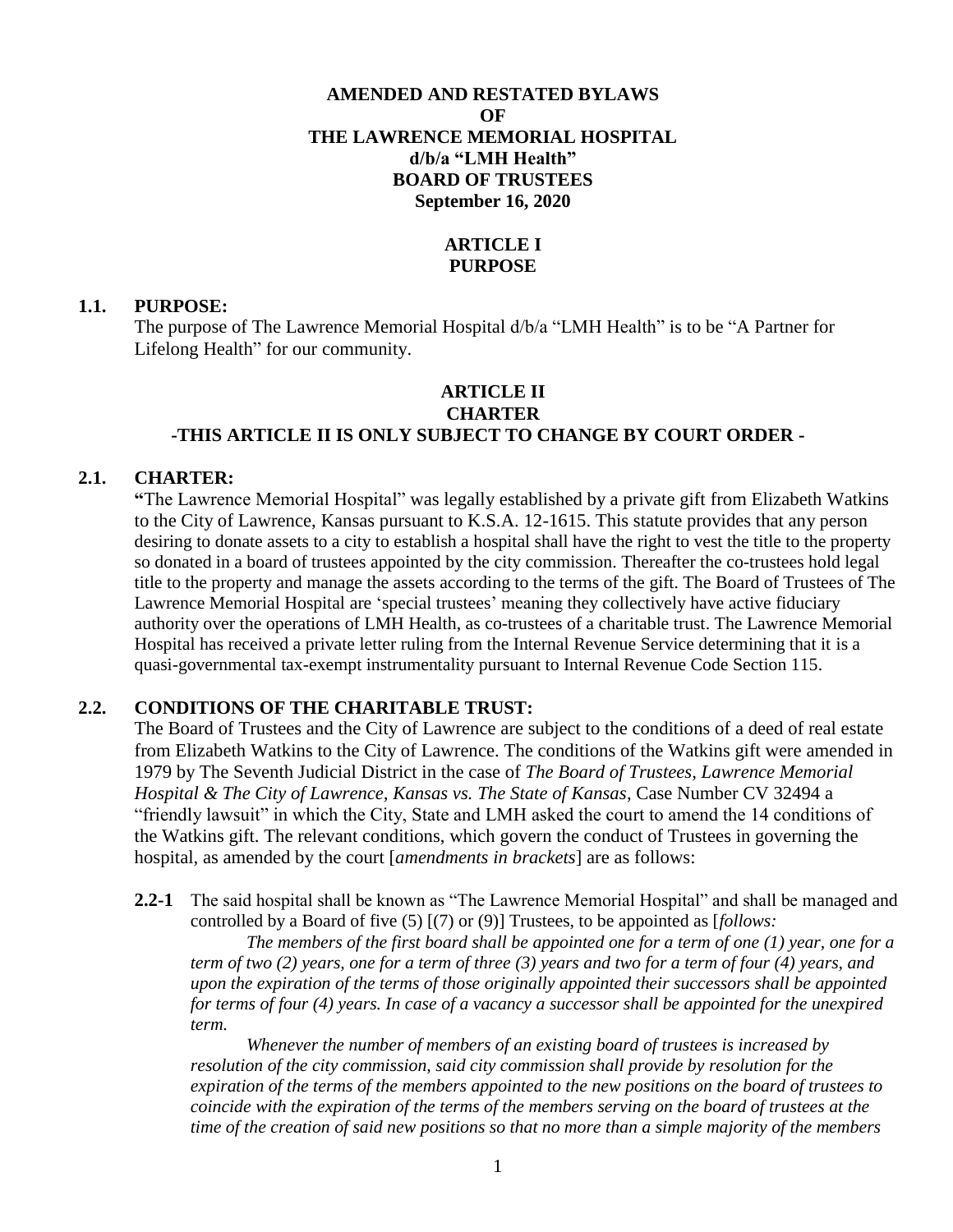*of said board of trustees is appointed at the same time. Upon the expiration of the terms of those originally appointed pursuant to this subsection their successors shall be appointed for terms of four (4) years.*]

- **2.2-2** No [*more than one*] physician shall ever be appointed as a member of said Board of Trustees.
- **2.2-3** [*Within ten (10) days after their appointment, the trustees shall qualify by taking the oath of civil officers, and shall organize by electing one of their number chairman, and electing such other officers as they shall deem necessary. Said board of trustees shall appoint a treasurer who shall give bond in such amount as the board shall determine, which bond shall be approved by the City Commission. All funds heretofore or hereafter collected for the maintenance and operation of the hospital shall be placed in the custody of said treasurer.*]
- **2.2-4** [*The board of trustees shall have exclusive control of the management and operation of the hospital and shall make and adopt such rules and regulations for the government of the hospital as may be deemed expedient for the economical and proper conduct thereof. The board is authorized to enter into an employment contract to engage the services of an administrator or a chief executive officer to manage the affairs of the hospital and which establishes compensation for such services and the terms of engagement. The board of hospital trustees is authorized to establish and fund pension and deferred compensation plans for hospital employees and to procure contracts insuring hospital employees, their dependents, or any class or classes thereof under a policy or policies of life, disability income, health, accident, accidental death and dismemberment, and hospital, surgical and medical expense insurance. The employee's contribution, if any, to the plan and to the premium for such insurance may be deducted by the employer from the employee's salary when authorized in writing by the respective employee. The board is authorized to invest in any mutual insurance company organized by an association of health care providers to which the hospital belongs, enter into contracts with such company, pay any assessments pursuant to such contracts and arrange for the issuance of a letter of credit by any bank chartered by this state or which is a*  member bank of the federal reserve system. The board may also expend funds deemed *necessary in the recruitment or retention of professional staff including, but not limited to, the purchase of professional liability insurance for such staff. No member of the board of trustees shall receive any compensation for services. On or before July 15 each year, the board shall file with the governing body of the city a written report of the management of the hospital, together with a statement of all receipts and expenditures during the year ending June 30<sup>1</sup> .*]
- 2.2-5 The said Hospital<sup>2</sup> shall be for the benefit of all inhabitants of the City of Lawrence, Kansas, and of any persons falling sick or being injured or maimed within its limits and no persons shall ever be excluded on account of race, of physical, social or financial condition, but every such inhabitant, or person who is not a pauper shall pay to the Board of Trustees, or to such officer as it may designate, a reasonable compensation for occupancy, nursing, cars, medicine or attendants, according to the rules and regulations prescribed by said Board. The said Hospital always to be subject to such reasonable rules and regulations as said Board shall adopt in order

 $\overline{a}$ 

 $1$  LMH Health's current fiscal year is the calendar year and reports to the City on that basis see 3.1-4 and 9.3.

<sup>&</sup>lt;sup>2</sup> All capitalized terms used in these Amended and Restated Bylaws of The Lawrence Memorial Hospital d/b/a "LMH Health" Board of Trustees are defined in the Glossary of Definitions attached hereto and incorporated herein as Attachment A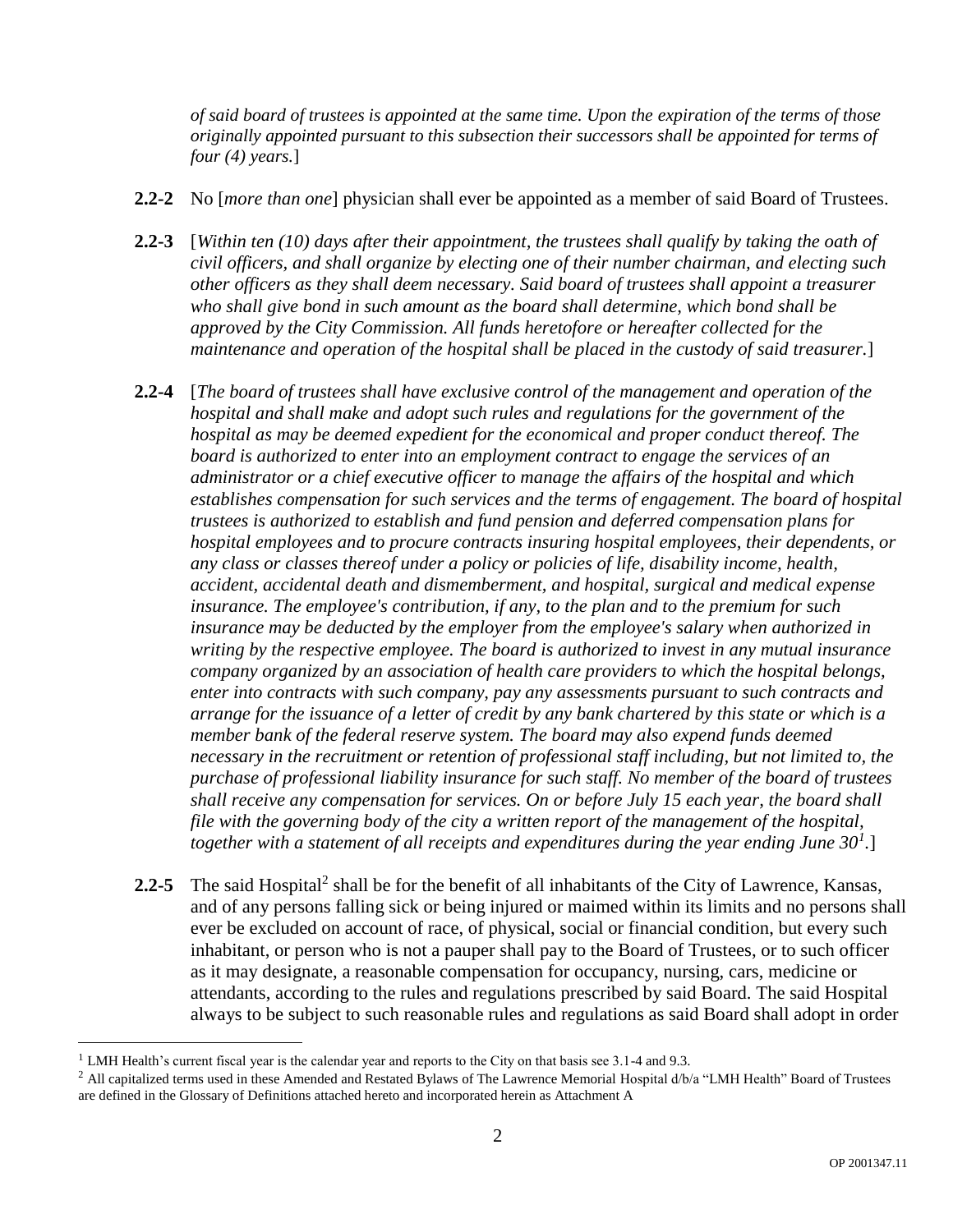to render the use of said Hospital of the greatest benefit to the greatest number, and said Board may exclude from the use of said Hospital any and all persons who shall willfully violate such rules and regulations. And the said Board of Trustees, subject to approval by the Mayor and Commissioners of the City of Lawrence, Kansas, shall have power to make such rules and regulations as it may deem advisable and proper for the admission of inhabitants of Douglas County, Kansas*.*

- **2.2-6** In the management of said Hospital no discrimination shall be made against practitioners of any school of medicine or healing recognized by the laws of Kansas, and all such legal practitioners shall have equal privileges in treating patients in said Hospital. Each patient shall have the absolute right to employ, at his or her expense, his or her own physician, and when acting for any patient in such Hospital, the physician employed by such patient shall have exclusive charge of the care and treatment on such patient, and the nurses therein shall, as to such patient, be subject to the directions of such physician, subject always to such general rules and regulations as shall be established by the Board of Trustees*.*
- **2.2-7** The Board of Trustees shall have power to appoint and fix the compensation of physicians whose duties shall be prescribed by said Board, in order to carry out the purposes of said Hospital*.*

### **2.3. COMPLIANCE WITH THE WATKINS TRUSTS:**

The remainder of these bylaws shall at all times be adopted, restated, amended and interpreted to comply with the terms of this Article II. If the Trustees or the City desire to amend Section 2.2-1 through 2.2-7 of these bylaws, they must seek and secure a court order through a process that includes the State of Kansas.

#### **ARTICLE III BOARD OF TRUSTEES**

## **3.1. POWERS AND DUTIES:**

### **3.1-1** AUTHORITY:

The governance of LMH Health is vested in co-trustees and they all form but one collective Board of Trustees, and must exercise jointly all those powers established by law. The Board of Trustees as a collective shall be the ultimate authority in LMH Health responsible for its organization and administration in a manner that is consistent with the Watkins Trust, appropriate standards of patient care, environmental safety and institutional management. The co-trustees on the Board of Trustees are fiduciaries who are required to exercise ordinary and reasonable care in the performance of their duties, exhibiting honesty and good faith.

# **3.1-2** LEGAL TITLE AND EXCLUSIVE CONTROL:

The Board of Trustees shall hold legal title to all Hospital property as special trustee of a charitable trust in the name of the co-trustees, and shall have responsibility for and shall have exclusive control of the management and operation of all Hospital activities and shall make and adopt such rules and regulations for the government of LMH Health as may be deemed expedient for the economical and proper conduct thereof.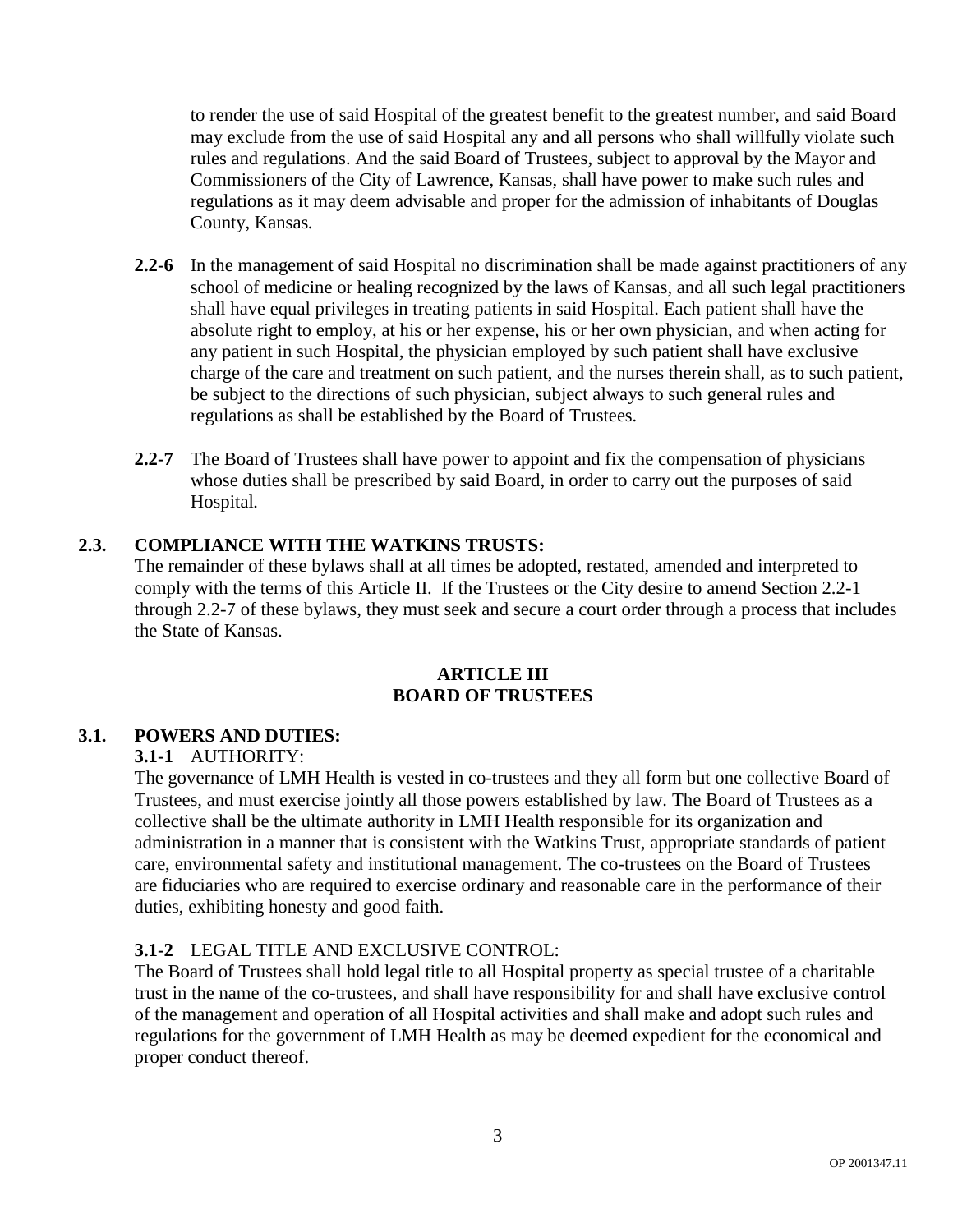# **3.1-3** RESPONSIBILITIES:

The Board of Trustees, acting as a collective body and not individually, shall have the responsibility for assuring that the care provided to all patients is properly performed so that the safety and welfare of patients is given the highest priority in the operation of LMH Health. The Board of Trustees shall further have the exclusive management of LMH Health buildings and grounds. Except to the extent authorized by the Board pursuant to the Conflict of Interest Policy set forth in these Bylaws, no Trustee shall use their position for personal gain.

# **3.1-4** ANNUAL AUDIT; RECORDED WITH THE CITY:

There shall be an annual audit of all the business transactions of LMH Health made by an independent certified public accounting firm, which shall report its findings to the Board of Trustees. On or before July 15 of each year the Board shall submit to the City of Lawrence a copy of the audited financial statements of LMH Health.

## **3.1-5** FUNCTIONS:

At a minimum, the Board of Trustees shall:

- a. Provide adequate physical resources and personnel for appropriate patient care;
- b. Participate in planning to define and help meet the health needs of the community;
- c. Formulate, with the assistance of Hospital staff, short-term and long-term plans for the development of LMH Health;
- d. Review the annual audit of the financial operations of LMH Health;
- e. Maintain effective communication with the Medical Staff;
- f. Require the Medical Staff to establish controls that are designed to achieve and maintain appropriate standards of ethical professional practice;
- g. Establish a structure to effectively fulfill the governing body's responsibilities and to evaluate the implementation of programs and policies;
- h. Maintain a written record of Board proceedings;
- i. Implement and maintain a peer review and risk management program in accordance with K.S.A. 65-492l et. seq.;
- j. Select, employ and set standards for and review the performance, compensation and term of employment of the President and Chief Executive Officer consistent with the executive compensation policies and procedures of LMH Health;
- k. Ensure that LMH Health has policies and procedures that support the rights of all Hospital patients as set forth in K.A.R. 28-34-3b (Patient Rights), which shall prohibit discrimination or the denial of patient care based on race, religion, age, ethnicity, culture, language, socioeconomic status, sex, sexual orientation, gender identity or expression, national origin, physical or mental disability, or source of payment;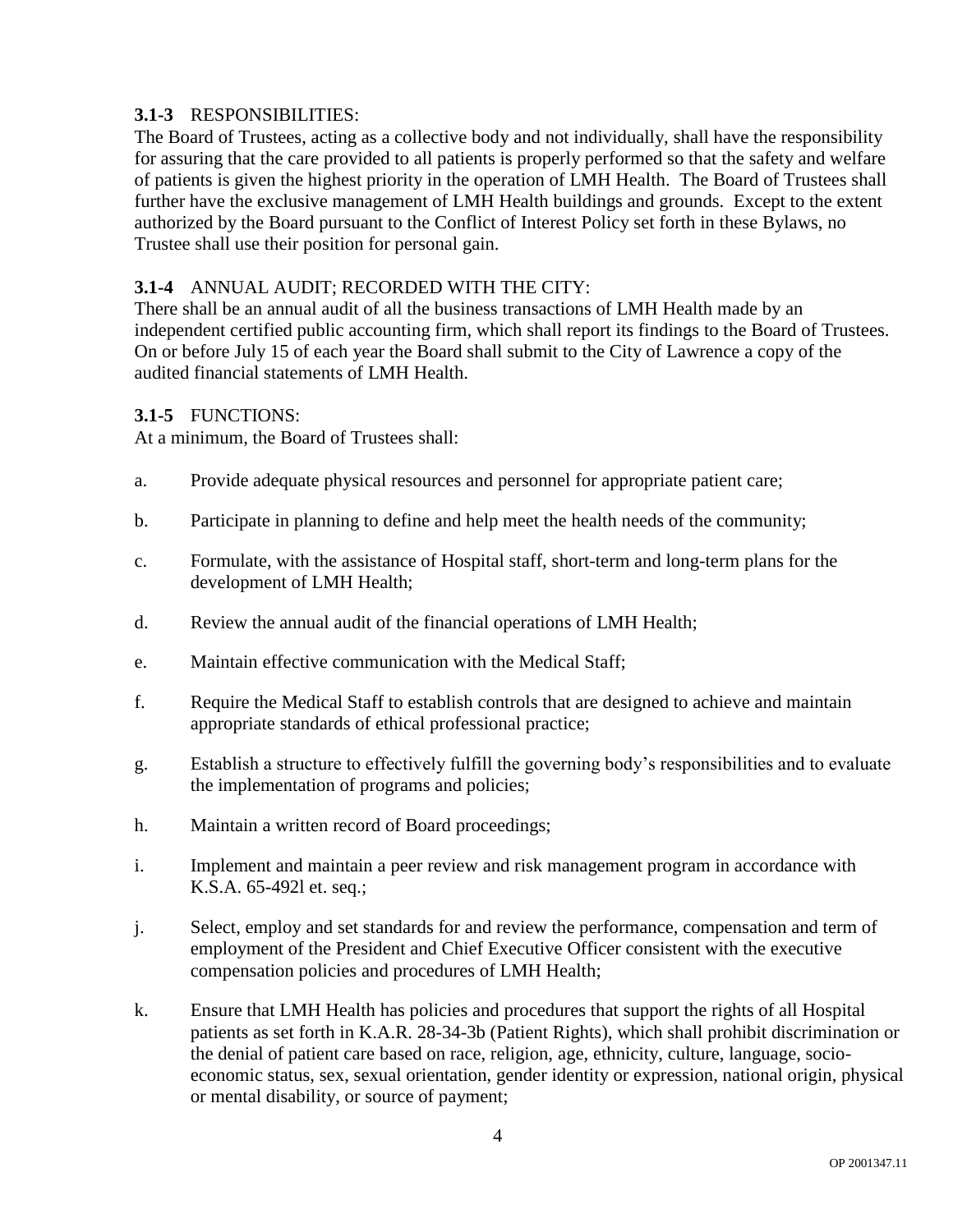- l. Implement, maintain, monitor and individually comply with an effective corporate compliance program to prevent and detect violations of law within LMH Health;
- m. Provide clear policy objectives for the operation of LMH Health;
- n. Provide for the effective functioning of activities related to delivering quality patient care, performance improvement, Medical Staff credentialing, financial management, and professional graduate education when provided by LMH Health;
- o. Establish, maintain, support and exercise oversight of an ongoing quality review and utilization management program that includes specific review, evaluation and monitoring mechanisms to assess, preserve and improve the overall quality and efficiency of patient care in LMH Health;
- p. Oversee the development and monitoring of a strategic plan and an annual operating budget and, as appropriate, a long-term capital expenditure plan;
- q. Participate in an orientation session upon first becoming a Trustee and periodically thereafter in continuing education programs;
- r. Set standards for and review the performance of the Board of Trustees; and
- s. Establish, review and approve any Hospital policy or contracts required by law, regulation, credentialing authority or the Board of Trustees to be reviewed by the governing body of LMH Health.

# **3.2. NUMBER, QUALIFICATION AND OATH:**

### **3.2-1** NUMBER:

The Board of Trustees shall consist of the nine (9) Trustees.

### **3.2-2** QUALIFICATION:

Each Trustee shall be a resident of Douglas County, Kansas and shall not be an employee of LMH Health. Only one (1) physician may serve on the Board of Trustees at any given time.

### **3.2-3** OATH OF CIVIL OFFICERS:

Each Trustee shall, within ten (10) days after their appointment, qualify by taking the oath required of civil officers.

# **3.3. NO COMPENSATION:**

No Trustee shall receive compensation for services performed. Trustees may receive payment for out of pocket expenses incurred in connection with service as a Trustee. Such payment shall be made only pursuant to a business expense policy approved by the Board of Trustees.

### **3.4. APPOINTMENT AND TERM:**

Each Trustee shall be appointed by the Mayor of the City of Lawrence, Kansas, subject to the advice and consent of the City Commission, and shall serve for a term of four (4) years or the unexpired term of a vacating Trustee who has left office before completion of the vacating Trustee's term. The Board should encourage the City Commission to appoint individuals based upon experience, relevant areas of interest and expertise, ability, and willingness to participate effectively in fulfilling the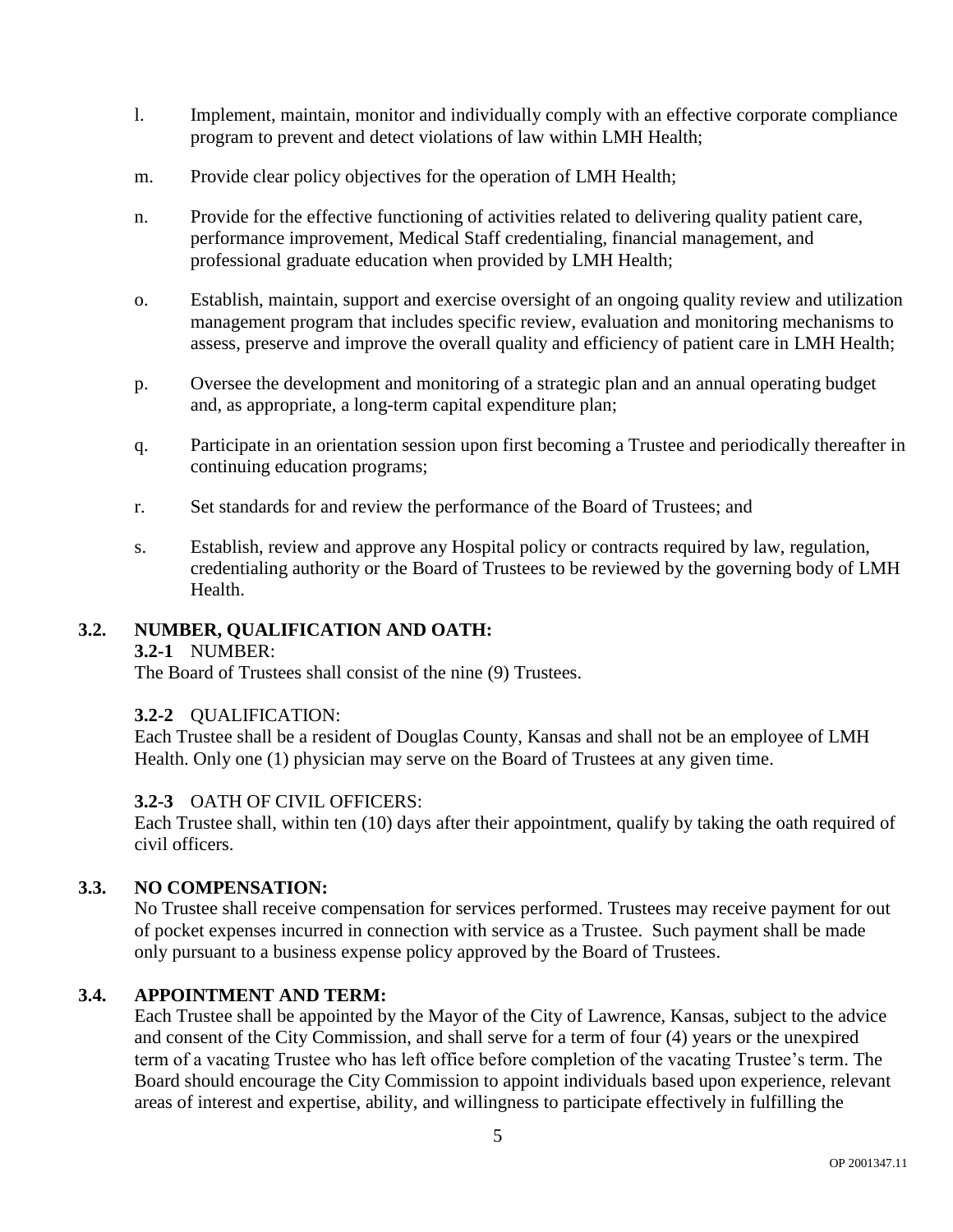Board's responsibilities, however, the plenary authority for such appointment rests with the City Commission.

# **3.5. RESIGNATION, REMOVAL AND OUSTER:**

## **3.5-1** RESIGNATION:

Any Trustee may resign at any time by giving notice to the Mayor of the City of Lawrence, Kansas. Such resignation, which may or may not be made contingent on formal acceptance, takes effect on the date of receipt or at such later time specified in the notice of resignation.

# **3.5-2** REMOVAL AND OUSTER:

Every Trustee who shall (1) willfully engage in misconduct while in office, (2) willfully neglect to perform any duty enjoined upon such Trustee by law, (3) demonstrate mental impairment such that the Trustee lacks the capacity to manage the office held, or (4) who shall commit any act constituting a violation of any penal statute involving moral turpitude, shall forfeit his or her office and shall be requested by the Board to resign. In the event the Trustee does not voluntarily resign after requested to do so by the Board, the Board may in its discretion request that the Kansas Attorney General or Douglas County Attorney initiate ouster proceedings as provided by K.S.A 60-1206.

## **3.6. VACANCIES:**

Any vacancies on the Board of Trustees arising at any time from any cause shall be filled by appointment by the Mayor of the City of Lawrence, Kansas subject to the advice and consent of the City Commission of the City of Lawrence, Kansas. Any Trustee so appointed to serve for the unexpired term of the vacating Trustee shall qualify by taking the oath required of civil officers within ten  $(10)$  days of such appointment.

# **3.7. CONFLICT OF INTEREST RULE:**

**3.7-1** GENERAL RULES:

- A. Trustees shall not maintain personal financial or business interests that conflict with the business or financial interests of LMH Health.
- B. Trustees may not be employees of LMH Health. If a Trustee accepts employment with LMH Health, that Trustee must resign from the Board of Trustees before commencing such employment with LMH Health.
- C. Trustees shall not, individually or through any Business (as defined below) or family member, enter into a business relationship or financial transaction or arrangement with LMH Health.
- D. These general rules are subject to limited exceptions, as set forth below. However, application of any exception should be limited and interpreted so that, as a general rule, Trustees, during the time of their service as Trustees, do not do business with LMH Health or otherwise enter into any situation that presents a Conflict of Interest, as defined in this policy.
- E. Each Trustee shall, prior to attending their first meeting, submit in writing to the President and Chief Executive Officer a disclosure report of all business organizations in which he or she has a substantial interest, and with which LMH Health has, or might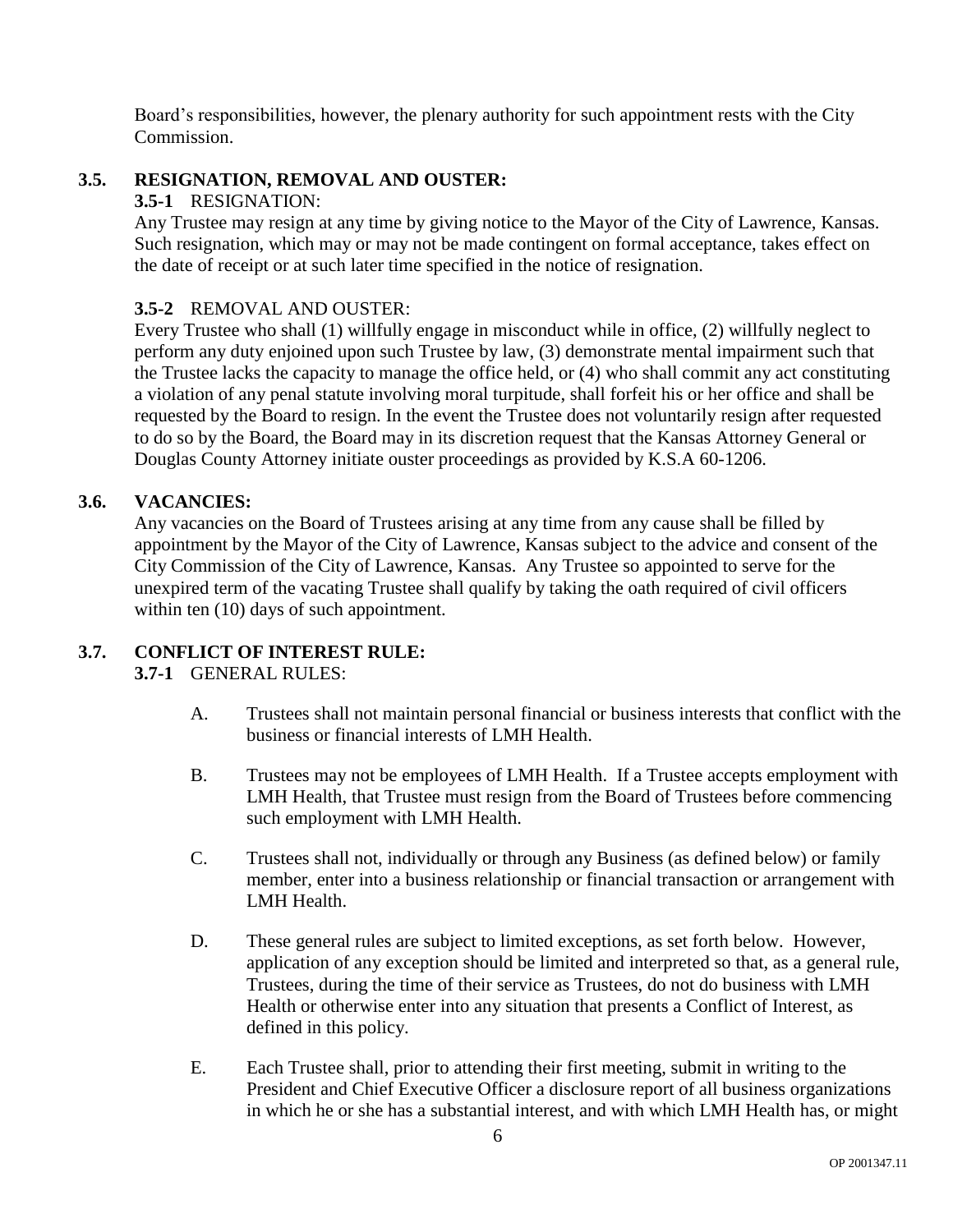reasonably in the future enter into, a contractual relationship or transaction. The President and Chief Executive Officer will in turn file such report with the City Clerk of Lawrence, Kansas, in accordance with K.S.A. 75-4305.

- F. Whenever any change shall occur in the "substantial business interests" of any Trustee, he or she shall, within ten (10) days of each change, submit in writing to the President and Chief Executive Officer a revised disclosure report of all of his or her substantial interests, and the President and Chief Executive Officer will file the same with the City Clerk of Lawrence, Kansas.
- G. A "substantial business interest" means any business arrangement(s) with an aggregate total value of more than \$5,000.00 per calendar year. This Conflict of Interest policy shall apply only to a substantial business interest.

# **3.7-2** CONFLICT OF INTEREST DEFINED:

A Conflict of Interest is:

- A. Any situation where a Trustee's personal financial or business interests, or a Trustee's family member's personal or business interests, are contrary to the business or financial interests of LMH Health.
- B. Any situation where a Trustee expects to receive, or does receive, individually or through another person or entity, a financial benefit from a transaction or arrangement contemplated or entered into by LMH Health.
- C. Although not a Conflict of Interest, per se, if a majority of the disinterested Trustees find that, due to a Trustee's personal financial or business interests, participation by that Trustee in a contemplated relationship, transaction or arrangement with LMH Health would present a substantial risk of damaging the reputation or good will of LMH Health, LMH Health shall not enter into such relationship, transaction or arrangement unless the Trustee abstains from participating in the transaction.

# **3.7-3** EXCEPTIONS:

- A. It is not a Conflict of Interest for a Trustee to have or enter into a personal, business or professional relationship with a third party that, in turn, has or enters into a relationship, transaction or other business arrangement with LMH Health, provided the Trustee does not expect to receive, and does not receive, directly or indirectly, a financial benefit from the transaction or arrangement between the third party and LMH Health. A Trustee should refrain from participating in any decision affecting a third party with whom the Trustee has a personal, business or professional relationship if the Trustee's independent judgment may be compromised by the existence of the relationship.
- B. This policy shall not apply to contracts let after competitive bidding has been advertised by published notice. This policy shall not apply to contracts for property or services for which the price or rate is fixed by law.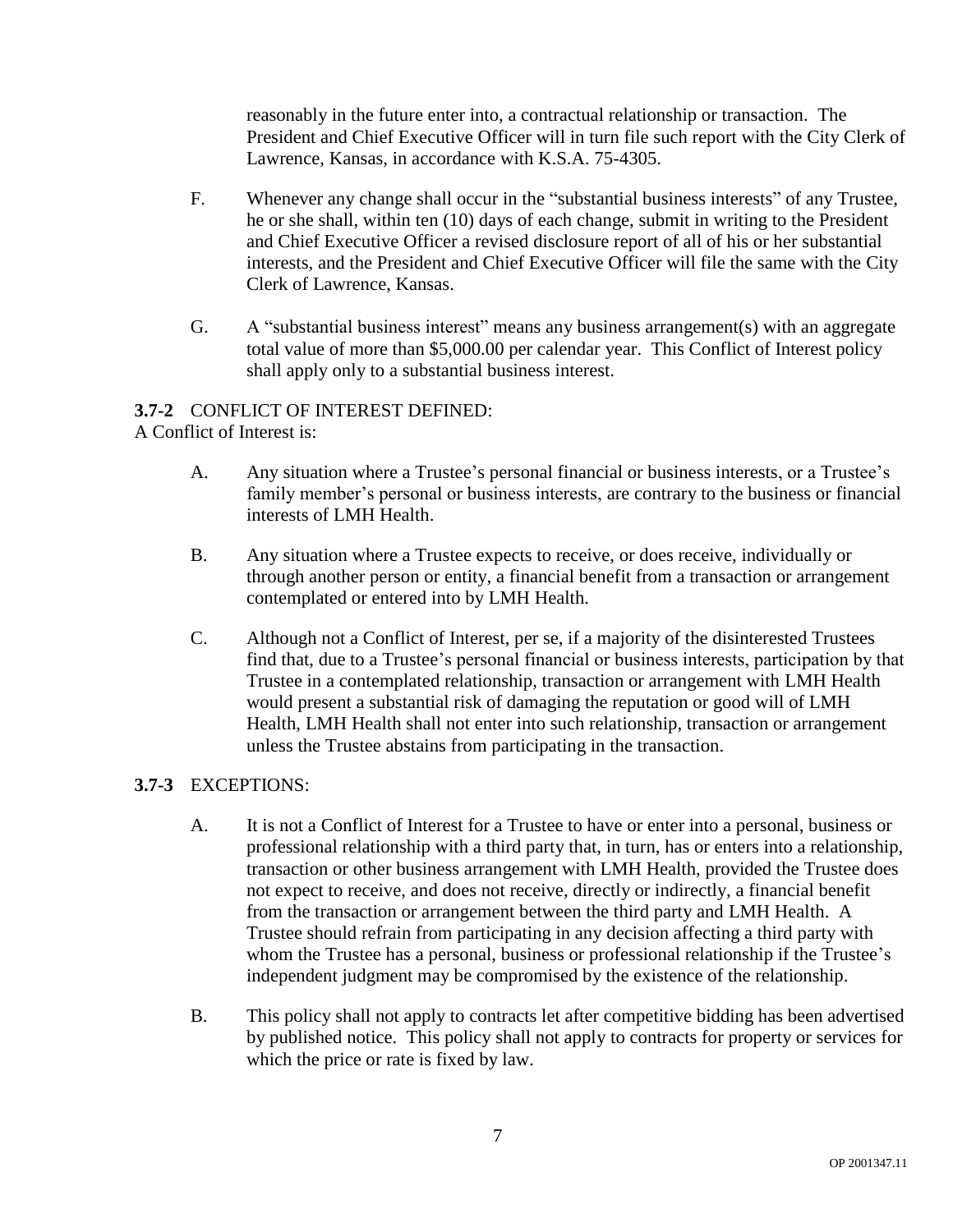C. The Board of Trustees may, after full disclosure and deliberation, approve a relationship, transaction or arrangement that would otherwise constitute a Conflict of Interest under this policy if, in the judgment of the Chief Executive Officer of LMH Health and a disinterested majority of the Board of Trustees, it is in the best interests of LMH Health to do so. This exception, however, is intended to apply only rarely, and only where the contemplated relationship, transaction or arrangement presents an unusual opportunity for LMH Health that would be lost through strict application of this policy.

# **3.7-4** CONFLICT WITH STATE OR LOCAL LAW OR POLICY:

In the event of any conflict between this policy and a law, regulation or policy of the State of Kansas or the City of Lawrence, Kansas, relating to conflicts of interest, the more restrictive provision or provisions shall apply. State and City conflicts of interest laws, regulations and policies are otherwise applicable to Trustees.

## **3.7-5** ORAL DISCLOSURE, NON-PARTICIPATION AND IMPACT ON QUORUM:

At such time as any matter comes before the Board in such a way as to give rise to a potential Conflict of Interest, the affected Trustees shall make known the potential conflict, whether disclosed by the Trustees written statement or not, and shall not participate in deliberations on the matter and shall abstain from voting on the matter. Such Trustee(s) may be counted in determining the existence of a quorum at any meeting where the contract or transaction is under discussion or is being voted upon.

## **3.7-6** "BUSINESS" DEFINED:

For purposes of this policy "business" shall be defined as any corporation, association, partnership, proprietorship, trust, joint venture, and every other business interest, including ownership or use of land for income.

# **3.7-7** WRITTEN DISCLOSURE AND POLICY:

The Board of Trustees may adopt a written policy, consistent with these Bylaws, establishing a procedure for the annual disclosure of Trustees interests to LMH Health and responding to potential and actual conflicts of interests of individual Trustees as they relate to LMH Health during Board deliberation and action. Each Trustee shall annually complete and sign a form approved by the Board disclosing potential conflicts and agreeing to comply with the conflicts of interest policy.

### **3.7-8** IDENTIFICATION OF CONFLICTS; RESOLUTION OF DISPUTES:

Any Trustee, Officer, or other person participating in a Board meeting who believes a conflict or potential conflict exists shall bring it to the attention of the Chair of the Board, or if the conflict or perceived conflict involves the Chair, to the Vice-Chair. The Chair or Vice-Chair, as the case may be, shall investigate the situation and discuss the matter with the Trustee whose interests are affected. If the concern cannot be informally resolved, the Chair or the Vice-Chair shall, in consultation with Hospital's legal counsel and the President and Chief Executive Officer, present the matter to the full Board of Trustees. The Trustee whose interests are affected shall be permitted to address the Board about the matter, and the Board may question the Trustee regarding the details of the situation potentially giving rise to a Conflict of Interest. The Trustee whose interests are affected shall then withdraw from the meeting so the disinterested Trustees may deliberate and determine whether a conflict exists and, if so, decide upon a resolution of the matter consistent with these bylaws. The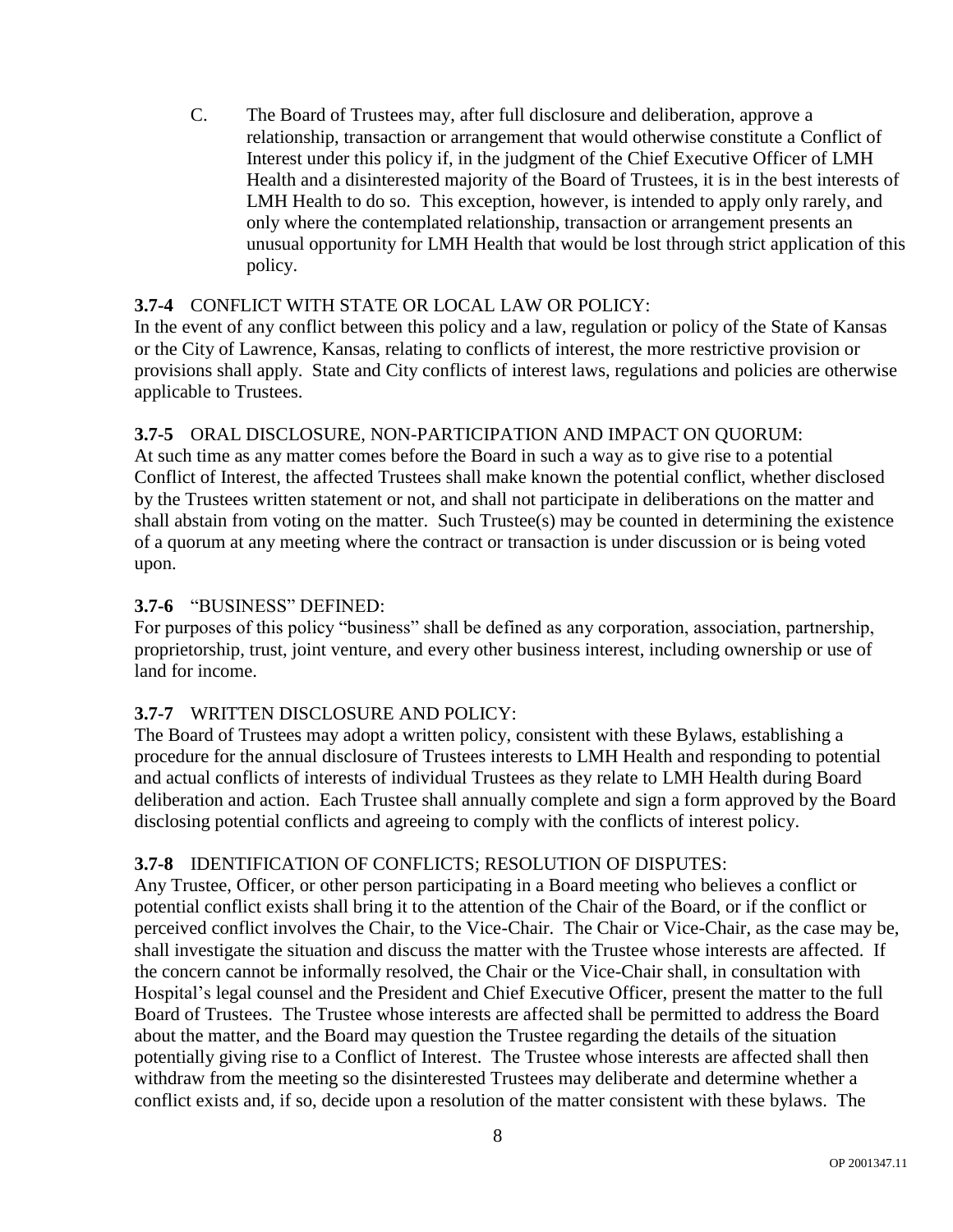Trustee whose interests are affected will be informed promptly of the decision of the Board of Trustees and the reasons for that decision. The decision of the Board of Trustees shall be final.

# **3.8. CONFIDENTIALITY:**

Trustees shall not communicate to anyone who is not covered under LMH Health's attorney client privilege or is not authorized by the Board to participate in the Executive Sessions of the Board (a "Third-Party") with respect to any written or oral communication provided for or in Executive Session, including the content of documents that are produced in advance for review in Executive Session ("Confidential Information"), unless expressly authorized to do so by formal action of the Board. Confidential Information includes all communications covered under the attorney client privilege, peer review privilege, or risk management privilege, whether or not provided in Executive Session.

# **3.8-1** WRITTEN MATERIAL:

The Board shall keep all written or documented Confidential Information separate from documents that are available to Third-Parties and will not reproduce or disclose such Confidential Information to any Third-Party unless expressly authorized to do so by formal action of the Board.

# **3.8-2** CONSULTATION WITH LEGAL COUNSEL:

To avoid an unauthorized disclosure of Confidential Information, the Board shall consult with LMH Health's legal counsel prior to responding to any Third-Party's request for the release of Confidential Information. Confidential Information shall not be released in response to a Third-Party's request without the prior approval of LMH Health's legal counsel and the Board in consultation with LMH Health Administration.

# **3.8-3** WRITTEN ACKNOWLEDGMENT AND POLICY:

Each Trustee shall annually sign a form approved by the Board acknowledging receipt of and agreeing to comply with this Confidentiality policy.

# **3.8-4** VIOLATION OF THE CONFIDENTIALITY POLICY:

- a. If a member of the Board of Trustees has a concern that another Trustee has improperly disclosed Confidential Information to a Third-Party ("Concerned Trustee"), the Concerned Trustee shall inform the other Trustee of the basis for such belief and afford the Trustee an opportunity to respond to the alleged breach of confidentiality.
- b. If, after hearing the response of the Trustee and making such further investigation as may be warranted in the circumstances, the Concerned Trustee has a reasonable belief that the other Trustee has disclosed Confidential Information, the Concerned Trustee may communicate the concern to the full Board of Trustees for consideration in a manner designed to protect the Confidential Information. The Trustee will be informed of the basis for the allegation and given an opportunity to respond to the full Board of Trustees.
- c. If two-thirds (2/3) of the Trustees (excluding the Trustee whose conduct is under consideration, who shall not vote) find by clear and convincing evidence that a Trustee has disclosed Confidential Information, the remaining members of the Board of Trustees may take such action as two-thirds (2/3) of the Trustees (excluding the Trustee whose conduct is under consideration, who shall not vote) deem appropriate (e.g. public or private admonition from the Chair, removal from Committee service, referral for ouster).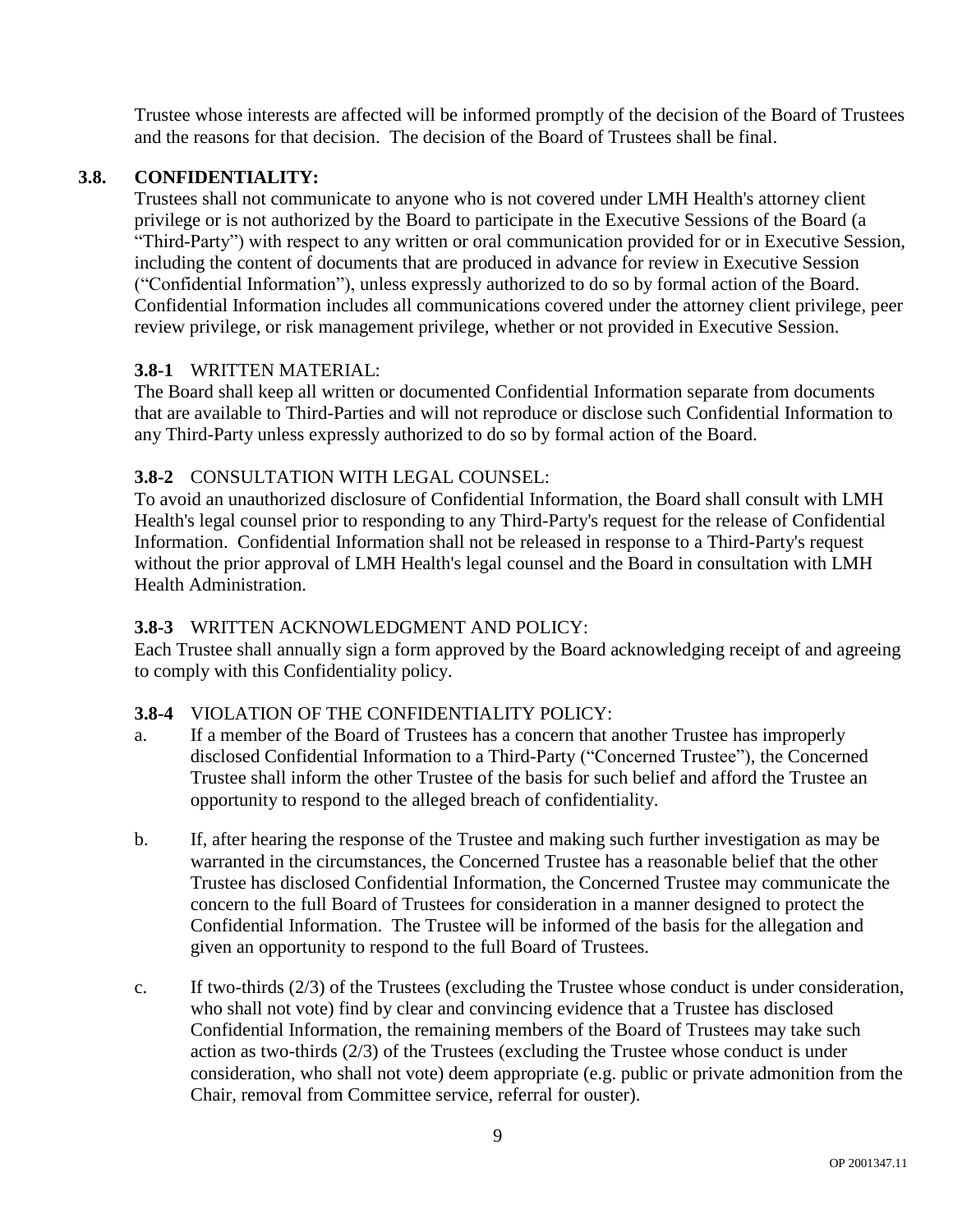### **ARTICLE IV MEETINGS OF TRUSTEES**

# **4.1. KANSAS OPEN MEETINGS ACT K.S.A. 75-4317 ET. SEQ., ("KOMA"):**

It is the policy of the Board of Trustees to comply with the requirements of KOMA as if it were not an instrumentality exempt from the requirements of KOMA.

# **4.2. ATTENDANCE AT MEETINGS:**

The Board of Trustees may by policy establish requirements for attendance by Trustees at meetings of the Trustees and Board Committees. Failure, without good cause, to satisfy those requirements shall be deemed a willful neglect to perform the duties of a Trustee and be grounds for removal from service as a Trustee.

## **4.3. REGULAR MEETINGS:**

The Trustees shall meet at least six (6) times per year, generally on the third  $(3<sup>rd</sup>)$  Wednesday of each month of the year, except that should such a day fall on a legal holiday, the Trustees shall meet on the next business day.

### **4.4. SPECIAL MEETINGS:**

Special meetings of the Board of Trustees for any purpose or purposes shall be called at any time by the Chair, the President and Chief Executive Officer, or by any two (2) Trustees.

## **4.5. TELEPHONE/ INTERNET CONFERENCE:**

Trustees may participate in a meeting of the Board by means of video or telephone conference or similar communication equipment by means of which all persons participating in the meeting can hear each other and any member of the public who wishes to hear the meeting participants can dial in and hear the proceedings at no cost to the public.

# **4.6. PLACE OF MEETINGS:**

Regular and special meetings of the Board of Trustees shall be held at any place, which has been designated from time to time by resolution of the Board or by written consent of all Trustees. In the absence of such designation, meetings shall be held at 325 Maine Street, Lawrence, Kansas.

# **4.7. NOTICE:**

Written notice of the time and place of special meetings shall be sent to each Trustee by email or by mail at the Trustee's residence or business address at least three (3) days before the meeting, or such written notice may be delivered to him or her personally at least twenty-four (24) hours before the meeting. The presence at any such special meeting of a Trustee entitled to notice of such meeting shall be deemed a waiver of such notice as to such Trustee. Notice of all meetings of the Board shall in all instances be provided as required by the KOMA. The Trustees shall publish a calendar of regular meeting date time and place on LMH Health's web page and with the City of Lawrence and any person who has requested notice pursuant to the KOMA.

### **4.8. MEETING AGENDA:**

An agenda is not required to conduct a meeting. However, if an agenda is prepared, the Board and/or Chair may amend the agenda either prior to or at the time of the meeting.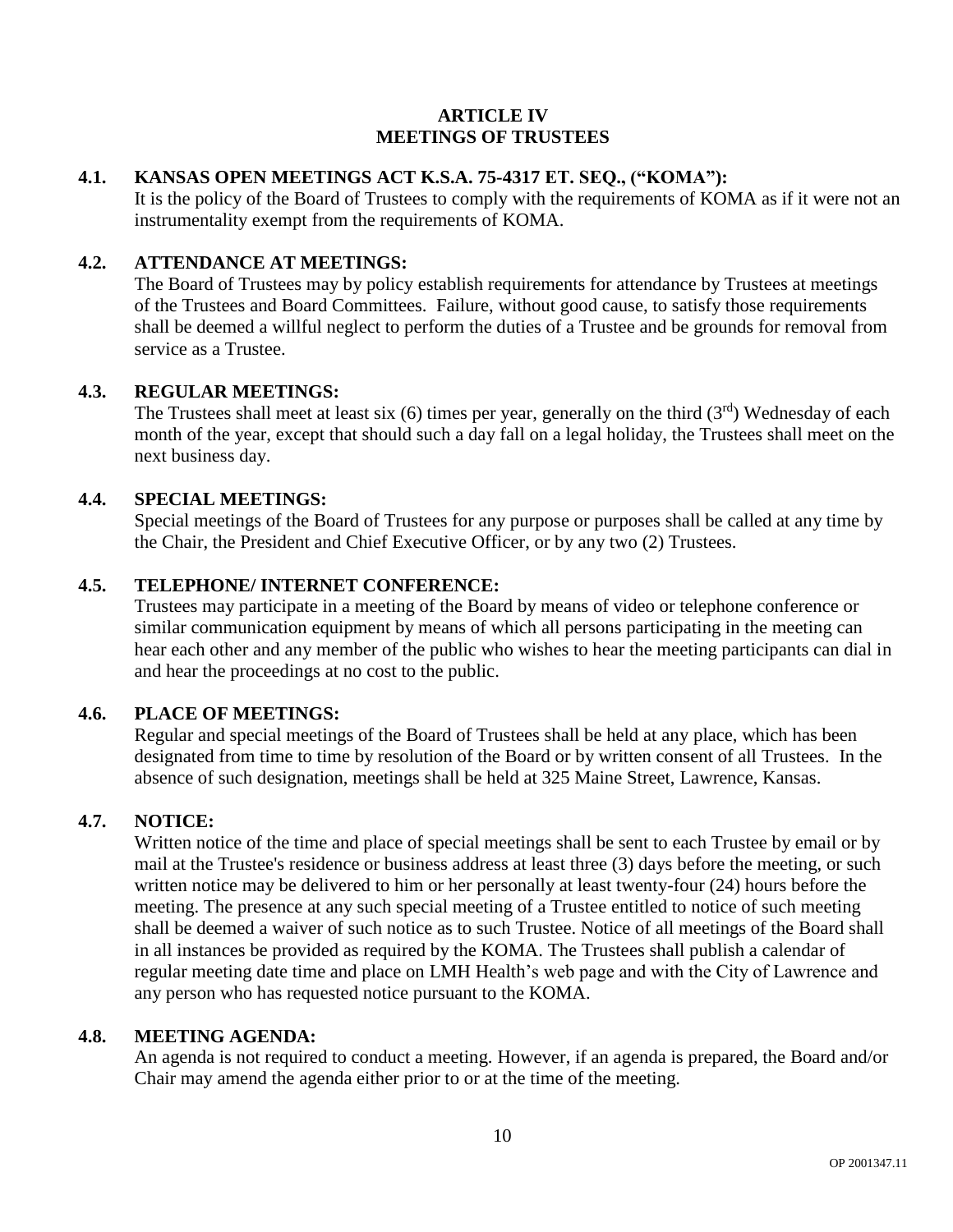# **4.9. QUORUM AND BINDING ACTION:**

Five (5) Trustees shall be necessary to constitute a quorum for the transaction of business and a minimum affirmative vote of Five (5) Trustees shall be necessary for the Board to take binding action. If a quorum is present at a duly called and held meeting, and the requirements of the KOMA are met, every act or decision done or made by Five (5) of the Trustees present shall be regarded as the binding action of the Board of Trustees, unless a greater number is required by law.

### **4.10. EXECUTIVE SESSIONS:**

All Executive Sessions shall be conducted consistent with the KOMA. To avoid an unauthorized disclosure of Confidential Information, only those individuals authorized under the KOMA to participate in Executive Session shall participate. The general subject of Executive Session and the time of the resumption of the regular meeting shall be approved by a formal motion prior to the commencement of Executive Session.

### **4.11. VOTING:**

Each Trustee is entitled to one (1) vote on any matter before the Board. Voting may occur only in a public meeting conducted consistent with KOMA. Voting by proxy is not permitted. No secret balloting shall be allowed. No vote may be taken in Executive Session.

### **4.12. ADJOURNMENT:**

When a meeting is adjourned it is concluded. Subsequent meetings shall be conducted only after notice as set forth herein.

# **4.13. EX OFFICIO MEETING PARTICIPANTS:**

### **4.13-1** CHIEF OF THE MEDICAL STAFF:

The Chief of the Medical Staff of LMH Health, or Vice Chief of the Medical Staff in the Chief's absence, shall be an ex officio participant at all meetings of the Trustees. Such Chief of the Medical Staff shall not vote or be counted in determining the existence of a quorum and may be excluded from any Executive Session of the Board conducted pursuant to the KOMA by a majority vote of the Trustees present.

### **4.13-2** PRESIDENT AND CHIEF EXECUTIVE OFFICER:

The President and Chief Executive Officer of LMH Health shall be an ex officio participant at all meetings of the Trustees. Such President and Chief Executive Officer shall not vote or be counted in determining the existence of a quorum and may be excluded from any Executive Session of the Board conducted pursuant to the KOMA by a majority vote of the Trustees present.

### **4.13-3** ADDITIONAL ADVISORS:

The Board or the Chair of the Board may invite one (1) or more Advisors with expertise in a pertinent area to meet with and assist the Board or to serve on Board committees. Such Advisors shall not vote or be counted in determining the existence of a quorum and may be excluded from any Executive Session of the Board conducted pursuant to the KOMA by a majority vote of the Trustees present.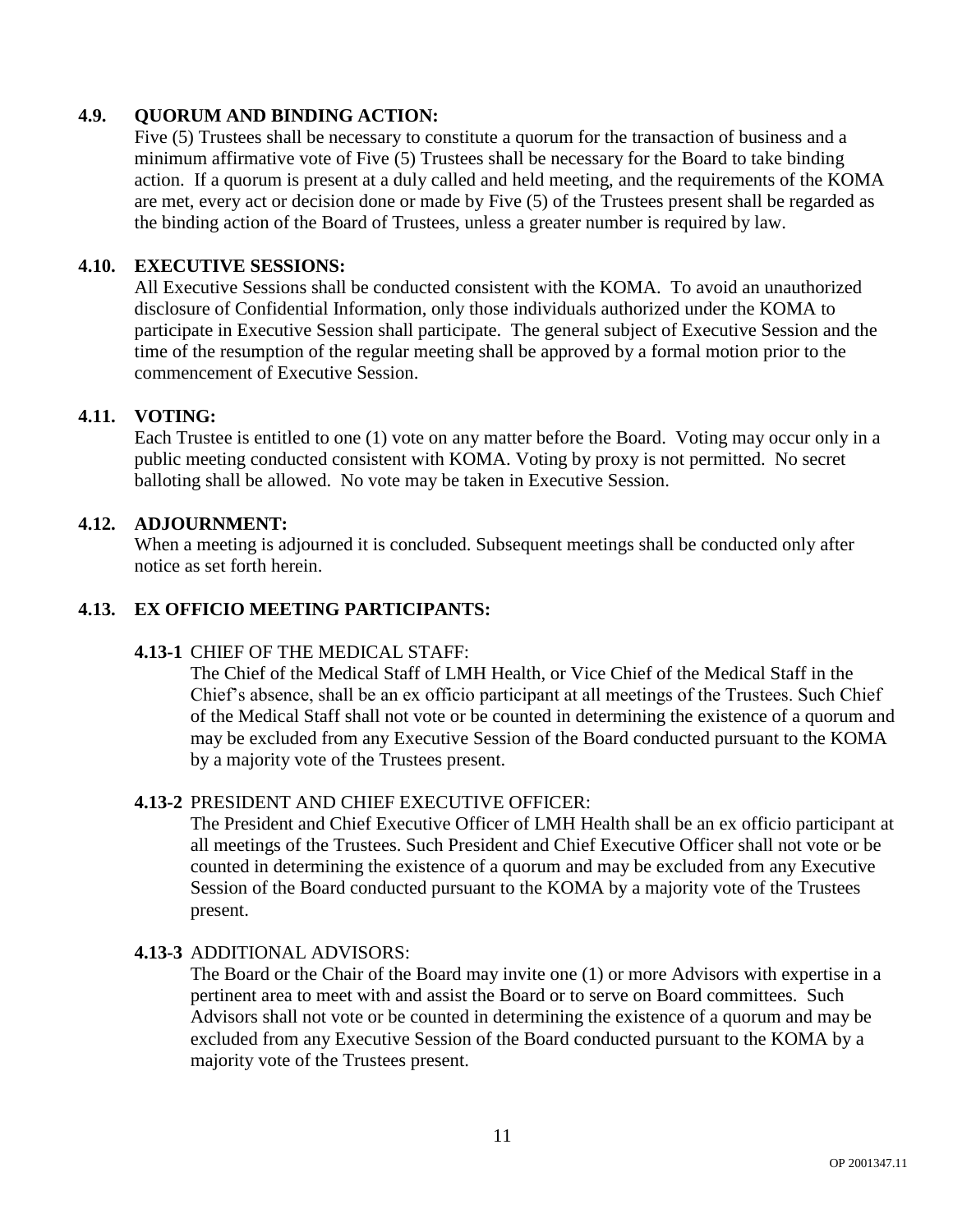### **ARTICLE V BOARD OFFICERS AND PRESIDENT AND CHIEF EXECUTIVE OFFICER**

# **5.1. OFFICERS AND PRESIDENT AND CHIEF EXECUTIVE OFFICER:**

The officers of the Board of Trustees shall be a Chair, a Vice-Chair, a Secretary, and a Treasurer, and such other officers as the Board may elect or appoint. Except for such powers and authority specifically granted by these Bylaws, the officers of the Board shall serve in advisory roles and shall have no authority to act on behalf of or bind the Board of Trustees without the express authorization of a majority of the Board of Trustees. The Board shall additionally hire a President and Chief Executive Officer to carry out the duties and responsibilities as outlined in Section 5.6. Any Trustee may hold two (2) or more offices, except that no Trustee may hold both the offices of Chair and Secretary.

## **5.2. ELECTION:**

The Board shall elect officers annually at the September meeting of the Board, and except as otherwise provided herein, each officer shall hold office for a one (1) year term and until a successor is elected.

## **5.3. RESIGNATION AND REMOVAL OF OFFICERS:**

### **5.3-1** RESIGNATION:

Any officer of the Board may resign from such office at any time. Such resignation shall be in writing and may or may not be made contingent upon formal acceptance. Such resignation shall take effect on the date of receipt of the written notice or at such later time specified in the notice.

### **5.3-2** REMOVAL:

Any officer of the Board may be removed from office prior to the expiration of his or her term at any time by majority vote of the Board of Trustees.

### **5.3-3** EFFECT OF TERMINATION OF APPOINTMENT:

Upon vacating the office of Trustee an individual shall no longer serve as an officer of the Board of Trustees.

### **5.4. VACANCIES:**

A vacancy of any office for any cause whatsoever shall be filled for the unexpired term of the vacating officer by majority vote of the Trustees constituting a quorum at any regular or specially called meeting.

### **5.5. DUTIES OF OFFICERS:**

### **5.5-1** CHAIR**:**

The Chair is the principal officer of LMH Health, and presides at all meetings of the Board. Except as otherwise specified, the Chair is an *ex-officio* member of all Board Committees and committees of organizations that are associated or affiliated with LMH Health, including but not limited to the Medical Staff. Except as otherwise specified, the Chair appoints the members and chair of each Board Committee, subject to the approval of the Board. The Chair may sign on behalf of the Board any documents or instruments which the Board has authorized to be executed, except where the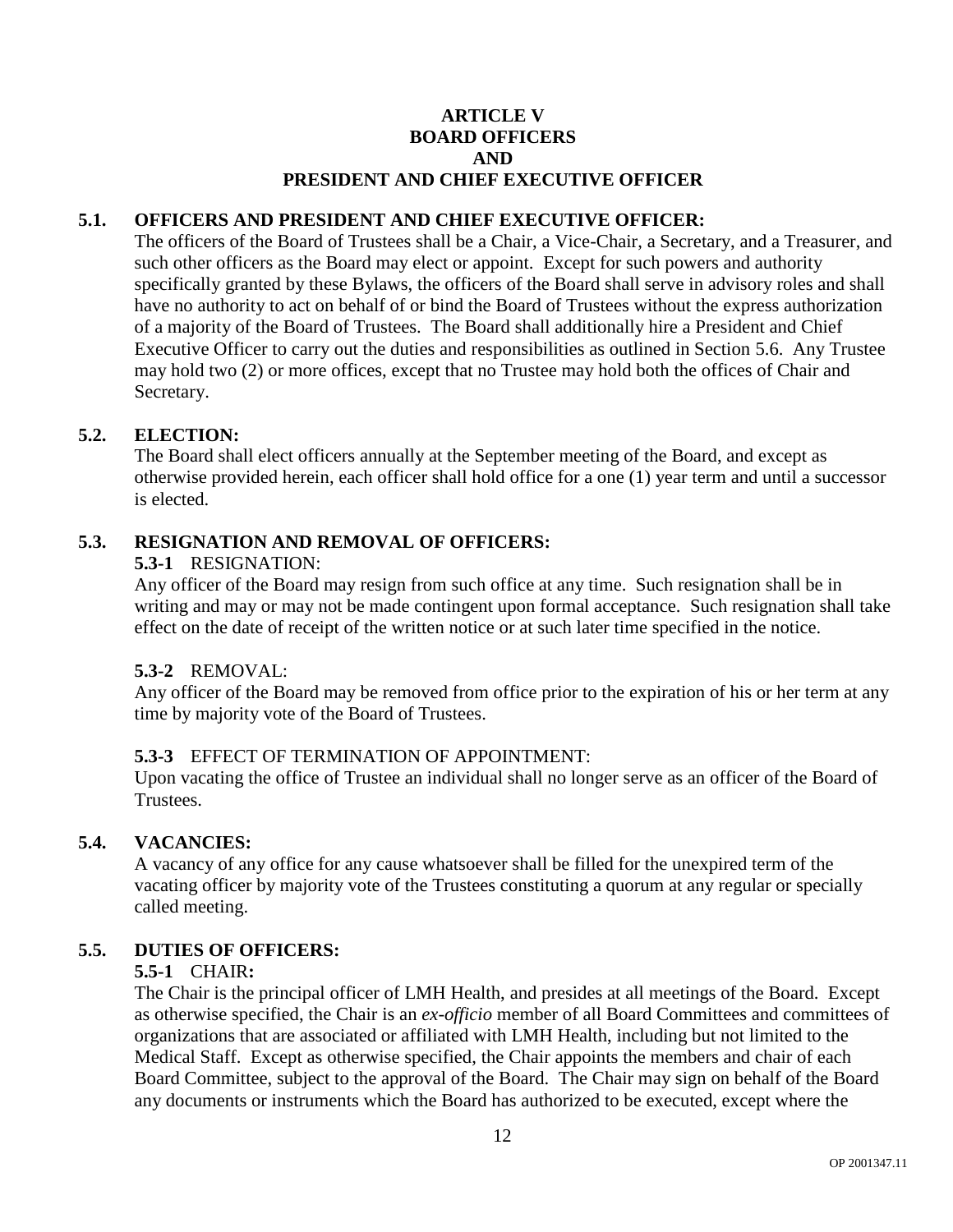signing and execution thereof is expressly delegated by the Board or by these Bylaws to some other officer or agent, or is required by law to be otherwise signed or executed. The Chair shall act as spokesperson for the Board in matters relating to the President and Chief Executive Officer, including communication of directives of the Board, performance evaluations, approval of personal expenses and compensation, and disciplinary action. The Chair shall also perform all duties incident to the office of Chair and such other duties as may be prescribed by the Board from time to time.

# **5.5-2** VICE-CHAIR:

The Vice-Chair shall perform such duties as may be assigned to him or her by the Board or the Chair. In the absence of the Chair or when, for any reason, the Chair is unable or refuses to perform the Chair's duties, the Vice-Chair shall perform those duties with the full powers of, and subject to the restrictions on, the Chair.

## **5.5-3** SECRETARY:

The Secretary shall keep the minutes of all meetings of the Board, including a record of all action taken by the Board to address conflicts of interest, Board Committees, and shall assure that such minutes are filed with the records of LMH Health. The Secretary shall give or cause to be given appropriate notices in accordance with these Bylaws or as required by law, and shall act as custodian of all Hospital records and reports. The Secretary shall also keep or cause to be kept a roster showing the names and addresses of the Trustees. The Secretary shall perform all duties incident to the office and such other duties as may be assigned from time to time by the Board. The Board may delegate any of the duties of the Secretary to an employee of LMH Health but the Secretary must personally attest to the accuracy of records.

### **5.5-4** TREASURER:

The Treasurer shall keep or cause to be kept correct and accurate accounts of the properties and financial transactions of LMH Health and in general perform all duties incident to the office and such other duties as may be assigned from time to time by the Board. The Treasurer shall give a bond in such amount as the Board shall determine, which bond shall be approved by the Commissioners of the City of Lawrence, Kansas, and filed in the Office of the City Clerk. The Board may delegate any of the Treasurer's duties to an employed Chief Financial Officer of LMH Health but the Treasurer must personally attest to the accuracy of records when a Treasurer's attestation is required by law.

# **5.6. PRESIDENT AND CHIEF EXECUTIVE OFFICER:**

### **5.6-1** QUALIFICATIONS AND AUTHORITY:

The President and Chief Executive Officer shall be an individual with a Master's degree from an accredited Health Care Administration, Business, Management or Public Administration program and be required to be a member in the American College of Healthcare Executives. In addition, the President and Chief Executive Officer must in the sole opinion of the Board of Trustees have proven experience in senior management.

The President and Chief Executive Officer is the Board's direct executive representative in the management of LMH Health. The President and Chief Executive Officer shall be given the necessary authority and be held responsible for the management of LMH Health and all its departments, subject only to the policies enacted by the Board or any Committees to which the Board has delegated power for such action. The President and Chief Executive Officer shall act as the duly authorized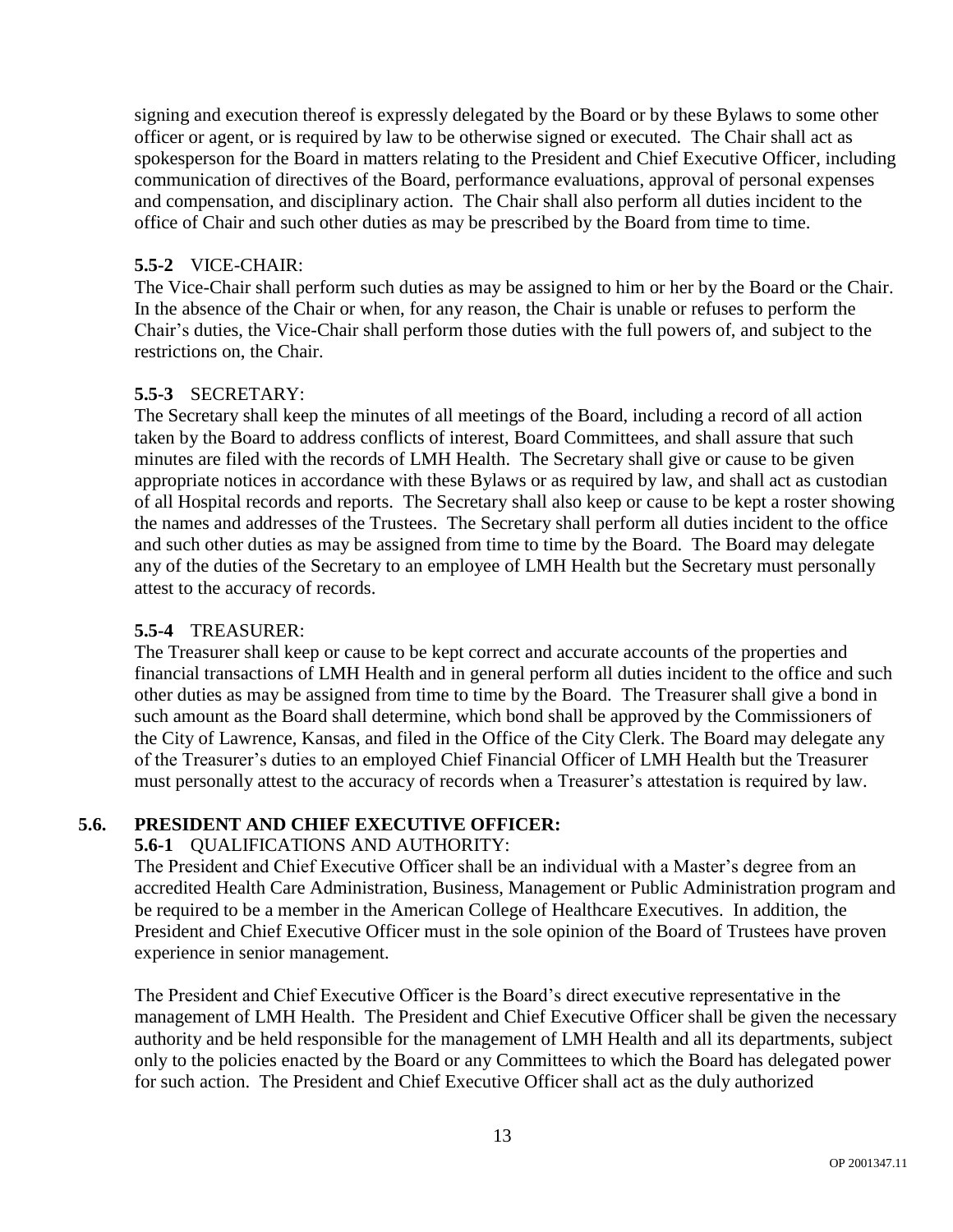representative of LMH Health in all matters except those in which the Board has formally designated some other person or group to act.

# **5.6-2** RESPONSIBILITIES AND DUTIES:

It shall be the President and Chief Executive Officer's responsibility and duty:

- a. To assure that the level of care provided to patients in LMH Health meets or exceeds generally accepted standards, and to develop such reporting mechanisms necessary to assure the Board that such level of care is provided to patients;
- b. To organize the administrative functions of LMH Health, delegate duties, and establish formal means of accountability on the part of subordinates;
- c. To develop and submit to the Board a plan of organization of LMH Health departments and other organizational components, showing lines of authority, responsibility, and interrelationships;
- d. To provide the Board, Board Committees and Management Committees with such staff and administrative support and personnel as they may reasonably require;
- e. To provide LMH Health's professional staffs with the administrative support and personnel reasonably required to carry out their review, evaluation, and monitoring activities;
- f. To be responsible, except as otherwise provided by the Board, for selecting, employing, supervising, controlling, and discharging employees within the constraints of LMH Health operating and capital budget. To establish and maintain written personnel policies and procedures, which adequately support sound patient care; which policies shall be made available to all employees and shall be reviewed at least every two (2) years;
- g. To recommend policies to the Board of Trustees that will improve the efficiency of LMH Health and the direction of its affairs and personnel, and promulgate and enforce such rules and regulations that may be necessary to implement policies approved by the Board of Trustees;
- h. To establish such Hospital administrative departments as are necessary, provide for departmental and interdepartmental meetings and attend or be represented at such meetings;
- i. To prepare with the Chief Financial Officer an annual operating budget, and review and update a capital budget before the November meeting of the Board each year, and control all operating receipts and disbursements authorized under said budget;
- j. To supervise the keeping of regular books of accounts of the finances, funds, and properties of the general and special funds of LMH Health and prepare true and accurate monthly financial, statistical and other pertinent reports necessary to keep the Board of Trustees fully informed regarding LMH Health's operation and present the same at each Board meeting;
- k. To oversee the maintenance and insurance of all physical properties, and assist the Board in planning for the constructing or acquiring of new facilities and equipment;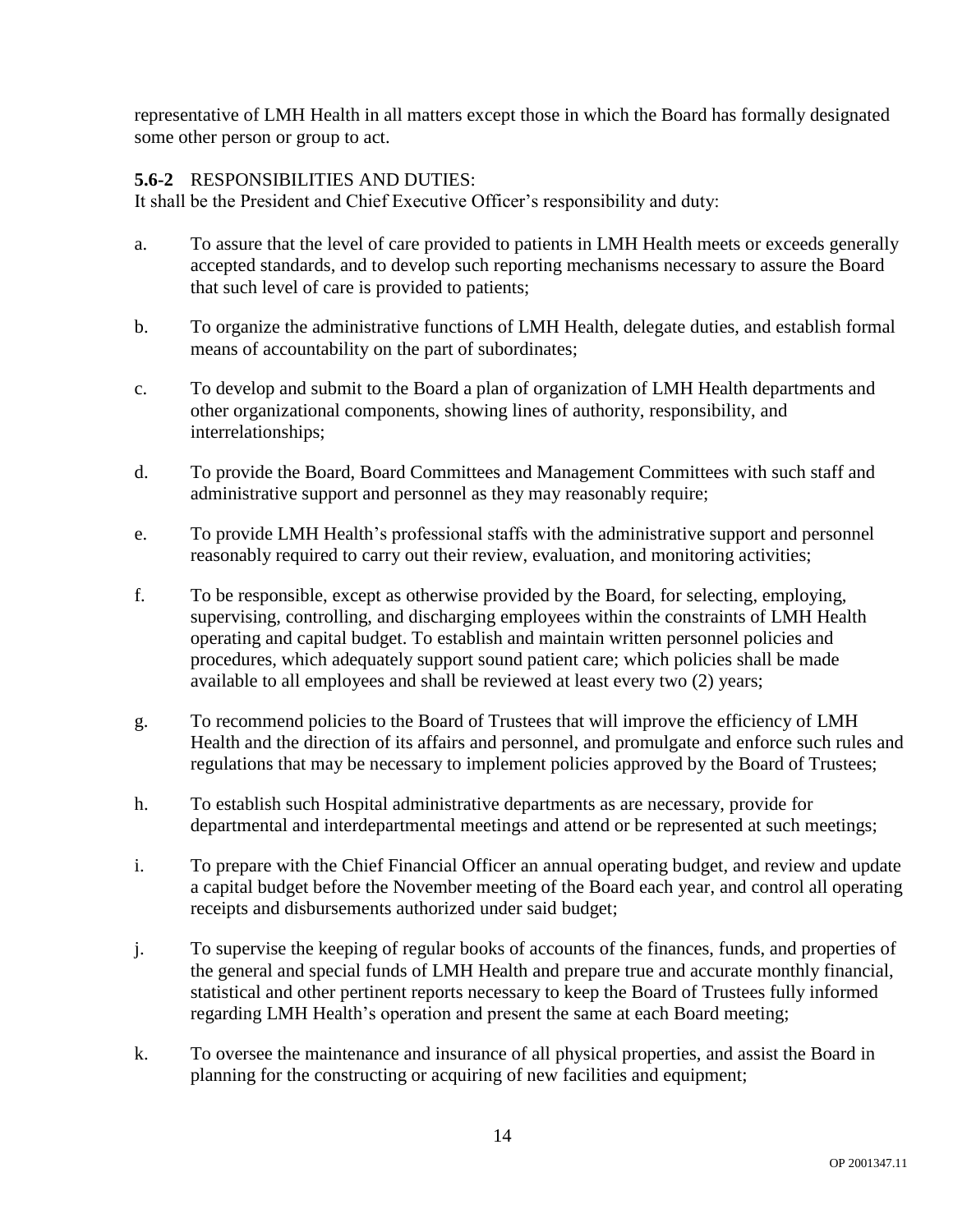- l. To provide effective liaison between LMH Health and community by participating in community activities; and to provide for such representation and involvement as is deemed appropriate and necessary in national, state, and local hospital associations, planning agencies, alternative delivery system organizations, and other such agencies;
- m. To designate, in writing, other individuals by name of position who are, in order of succession, authorized to act for him or her during any period of his or her absence from LMH Health;
- n. To be responsible for advising on the formation of and implementing policies established and plans authorized by the Board for the operation of LMH Health;
- o. To review acts and undertakings referred to him or her by the Board, and make recommendations concerning the feasibility thereof and alternatives thereto, consistent with defined Hospital objectives and planned mix of services;
- p. To provide information to the Board and Medical Staff on changes and trends in the health care field that may influence the modification of Hospital services;
- q. To attend personally or by designee all meetings of and act as liaison to the Board, Board and Management Committees and Standing and Ad Hoc Committees of the Medical Staff;
- r. To develop and maintain a working relationship with the Medical Staff to the end that a high quality of medicine and hospital service will result and that Board authorized policies and goals are accomplished;
- s. To develop and oversee the implementation of long range and short range strategic plans, including Medical Staff development, to assure that the total Hospital operations are attuned to meeting the health needs of the community served by LMH Health and the purposes of the institution, to the greatest extent feasible within LMH Health's resources;
- t. To grant temporary Clinical Privileges or to summarily suspend Clinical Privileges of a Practitioner in the event the President and Chief Executive Officer determines such action must be taken in the best interest of patient safety and quality of care;
- u. To oversee development, implementation, maintenance, and monitoring of an effective corporate compliance program to prevent and detect violations of the law within LMH Health; and
- v. To perform such other duties related to planning matters as may be assigned to the President and Chief Executive Officer by the Board.

# **ARTICLE VI COMMITTEES**

# **6.1. BOARD COMMITTEES:**

**6.1-1** STANDING COMMITTEES: The Board hereby establishes the following standing Board Committees:

A. EXECUTIVE COMMITTEE: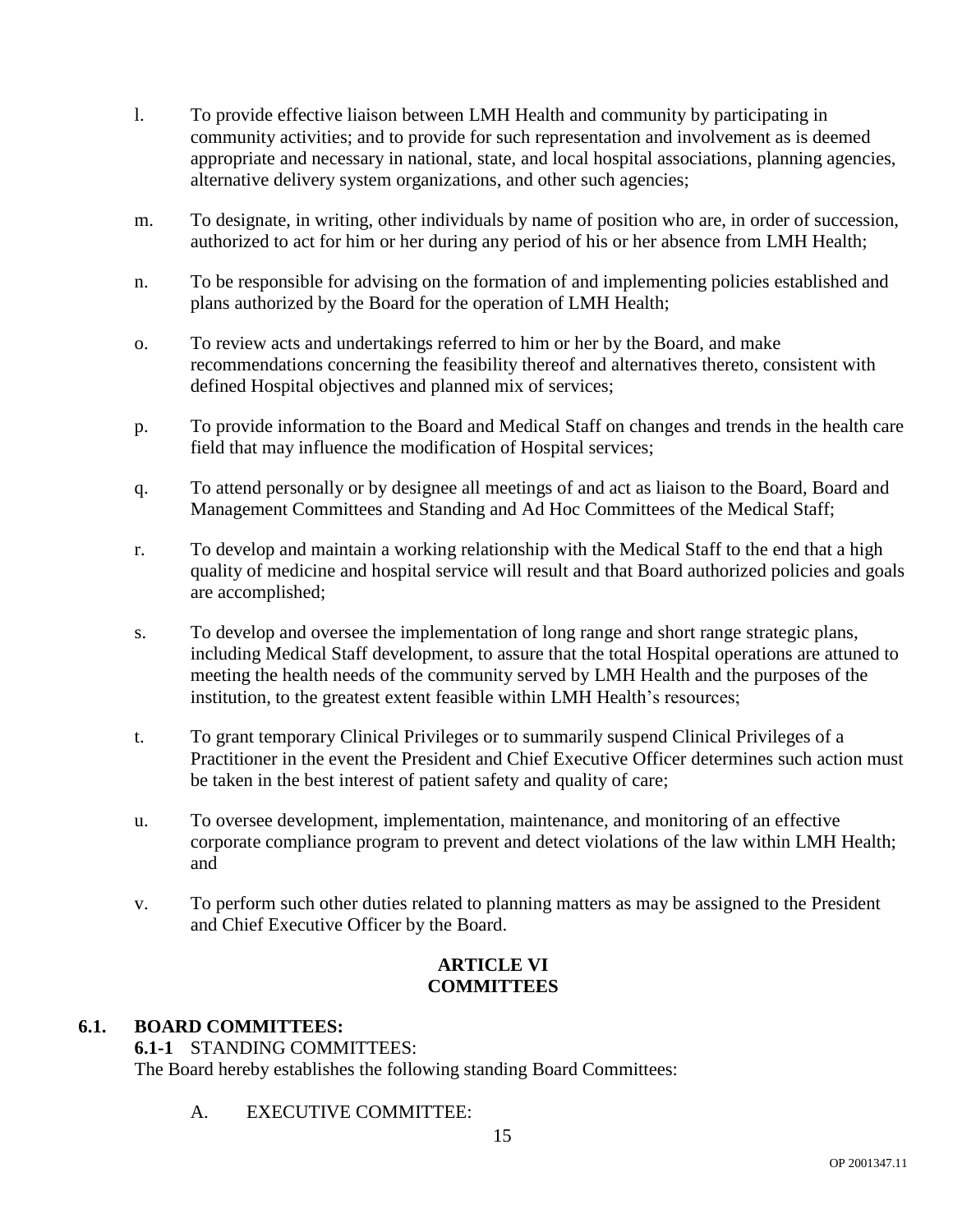The Executive Committee shall consist of the Chair, Vice-Chair and Secretary of the Board, the Chair of the Finance Committee, the Chief of the Medical Staff, the Past Chair of the Board and those members appointed by the Chair of the Board. The Chair of the Board shall chair the Executive Committee meeting, which shall be held at least six (6) times per year, generally on the Friday before the regular meeting of the Board of Trustees. The Chair's term as chair of the Executive Committee shall coincide with their term of office as Chair of the Board. The functions of the Executive Committee shall include annual review of and recommendations to the full Board of any amendments to these Bylaws; recommending to the full Board a slate of officers to fill the expired terms of Officers of the Board; providing oversight of the administration of LMH Health's executive compensation policies and procedures including facilitating the President and Chief Executive Officer's evaluation; and other matters as delegated by the full Board.

### B. FINANCE COMMITTEE:

The Finance Committee shall consist of the Treasurer of the Board, the Chief Financial Officer of LMH Health, the President and Chief Executive Officer, the Vice-Chief of the Medical Staff and those members appointed by the Chair of the Board. The Treasurer shall chair the committee meetings, which shall be held monthly. The committee chair's term as chair shall coincide with his or her term of office as Treasurer of the Board. The Finance Committee shall review the financial status of LMH Health monthly and shall report to the Board at each meeting the matters discussed at the Finance Committee meeting and make such recommendations for action to the Board, as the Finance Committee deems appropriate.

### C. JOINT CONFERENCE COMMITTEE:

A Joint Conference Committee shall consist of nine (9) Trustees, the President and Chief Executive Officer, the Chief of the Medical Staff, the Vice Chief of the Medical Staff, the Secretary of the Medical Staff, the immediate past Chief of the Medical Staff, three (3) Physicians elected at large by the Medical Staff, three staff members appointed by the Joint Conference Committee and the Administrative Council of LMH Health. The chair of the Joint Conference Committee shall alternate between the Chair of the Board, the President and Chief Executive Officer and the Chief of the Medical Staff. Meetings of the Joint Conference Committee shall be held monthly for the purpose of providing effective liaison between the Board of Trustees, the Medical Staff and the LMH Health Administration. The functions of the Joint Conference Committee are to:

- a. Conduct itself as a forum for the discussion of matters of administrative and medical policies and procedures;
- b. Review in cooperation with the Corporate Compliance Committee LMH Health's compliance with the laws and regulations of federal, state, and local governmental agencies and with the standards, rules, and regulations of the various accrediting and approval agencies;
- c. Provide a forum for strategic dialog and feedback on matters important to the Board, LMH Health Administration, and Medical Staff and their respective constituent departments and individuals;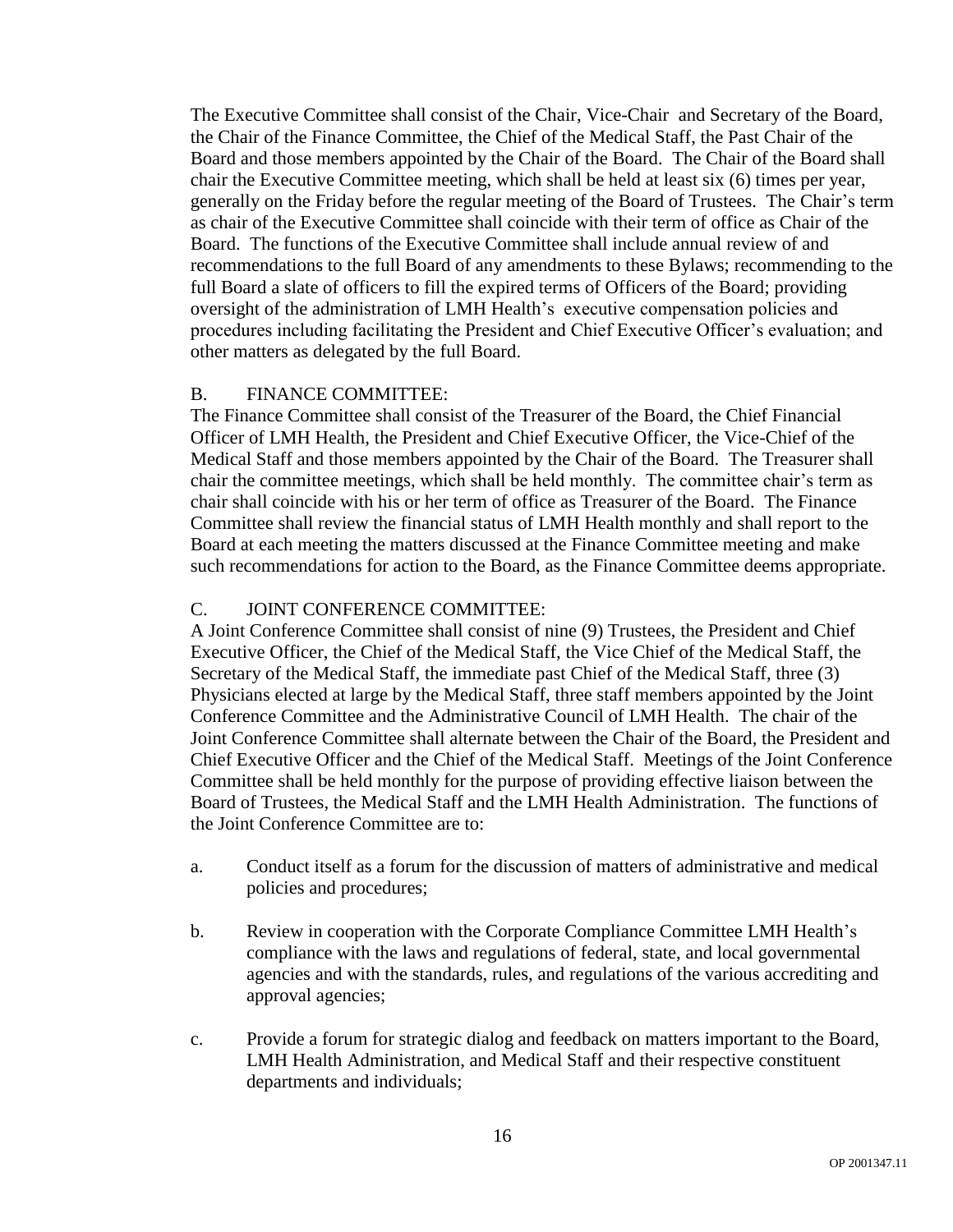d. To meet in Executive Session with LMH Health's legal counsel and the Risk Manager to review items deemed privileged under the attorney client privilege pursuant to K.S.A. 60-426 and to meet as a Peer Review Committee in accordance with the internal risk management program of LMH Health which meets the requirements of K.S.A. 65-4921, et seq., and any amendments thereto.

## D. QUALITY COMMITTEE:

The Quality Committee shall consist of four (4) Trustees appointed by the Chair of the Board, the President and Chief Executive Officer, the Chief Operating Officer, the Vice President of Nursing, the Medical Director of Quality Services. Additionally, the Chair of the Board may invite one (1) or more Advisors to serve as a member of the Quality Committee. Such Advisor(s) may vote or be counted in determining the existence of a quorum and may be included in Executive Sessions of the Quality Committee conducted pursuant to the KOMA. The Chair of the Board shall appoint the chair of the committee from the Trustees serving on the Quality Committee and the committee shall meet regularly. The Quality Committee's purpose is to assist Hospital leadership in its efforts to improve patient care using available resources while remaining consistent with achievable objectives. The objectives of the Quality Committee are to measure, assess, and improve outcomes related to patient care and other important functions of LMH Health.

### E. COMPLIANCE COMMITTEE:

To ensure that its business practices are conducted with the highest of ethical standards, the Board has adopted a Compliance Plan ("Plan") and appointed a Compliance Officer. The Compliance Officer is charged with implementing the Plan, which generally requires the conduct of business in compliance with all applicable laws, regulations and standards and provides that any possible violations be reported to the Compliance Officer. The Compliance Committee shall consist of representatives from key Hospital departments, which representatives shall be appointed by the Compliance Officer. The committee shall also include a representative from each of the following: the Board of Trustees, the Medical Staff, and LMH Health Administration. The Compliance Officer shall chair the committee meetings, which shall be held at least quarterly, or more frequently as determined by the Compliance Officer. The Compliance Officer shall serve as chair so long as he or she retains his or her position as Compliance Officer. The purpose of the Compliance Committee is to work with the Compliance Officer in the design, implementation, and ongoing review of the Compliance program and in the oversight of Hospital's compliance with laws and regulations of federal, state and local government agencies.

### **6.1-2** OTHER BOARD COMMITTEES:

The Board may, by resolution, create such additional Board Committees as it may deem appropriate. Such resolution shall specify the membership of the committee, its meeting time and frequency, its chair and his or her term as chair, and the committee's purpose or functions.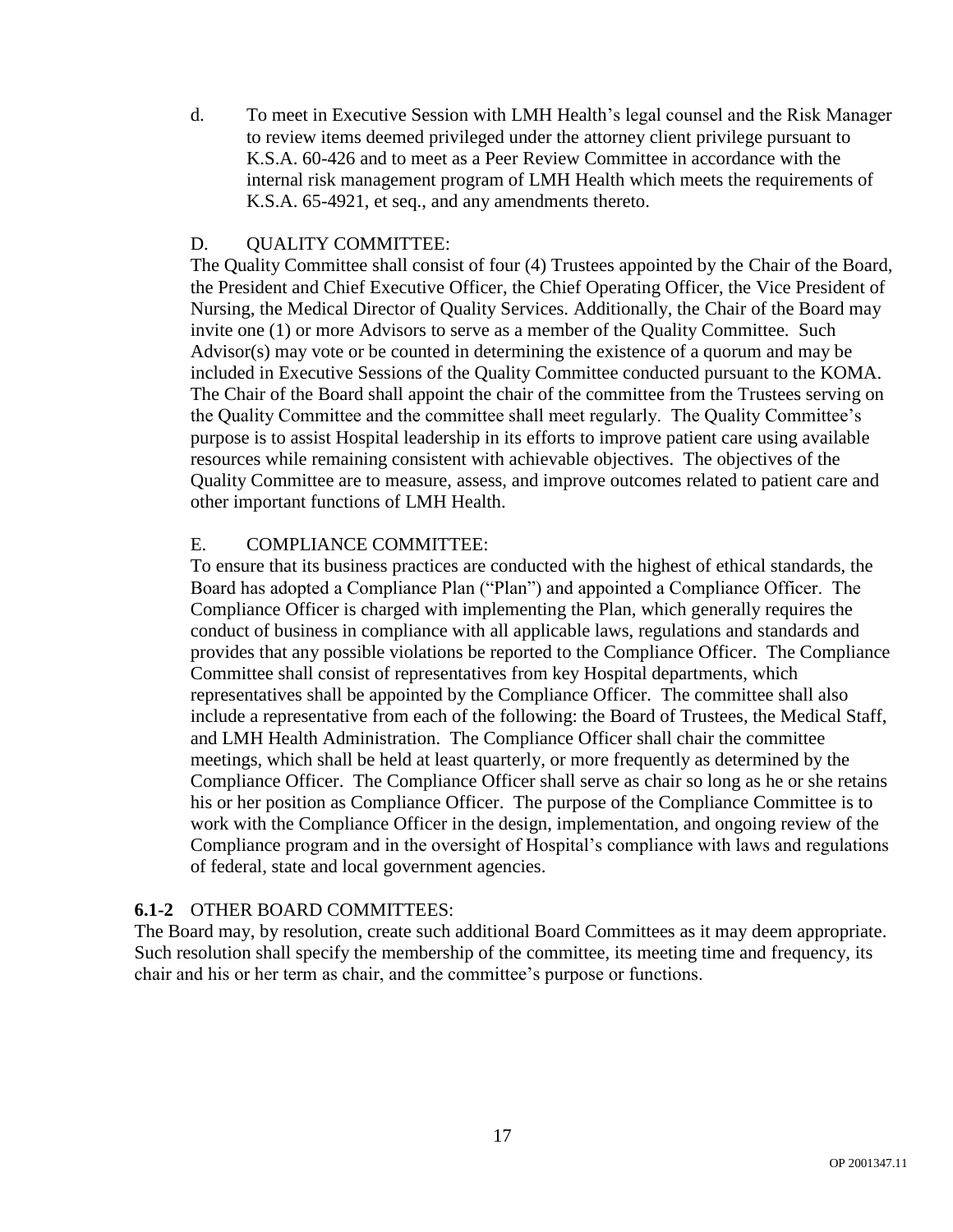# **ARTICLE VII MEDICAL STAFF**

# **7.1. ORGANIZATION:**

The Board has a Medical Staff comprised of all Physicians and Dentists who have been determined to satisfy the qualifications for and have been appointed by the Board of Trustees consistent with applicable law.

## **7.2. DELEGATION OF CLINICAL DECISIONS:**

The Board of Trustees delegates to the Medical Staff the responsibility to investigate and evaluate, under the direction and supervision of the Chief of the Medical Staff, all matters relating to Medical Staff Membership Status, Clinical Privileges, and corrective action, and the Medical Executive Committee shall make recommendations to the Board of Trustees relating thereto. The active Medical Staff shall have primary responsibility for the organization and administration of the Medical Staff. The Board holds the Medical Staff accountable for conducting specific activities that contribute to the preservation and improvement of the quality and efficiency of patient care provided in LMH Health.

### **7.3. COMPLIANCE WITH ETHICAL AND PROFESSIONAL STANDARDS:**

The Medical Staff shall achieve and maintain compliance with all ethical principles and standards of professional medical practice.

# **7.4. MEMBERSHIP AND CLINICAL PRIVILEGES:**

The Medical Staff of LMH Health shall be composed of qualified Physicians and Dentists who are licensed to practice in the State of Kansas. Membership on the Medical Staff shall be a prerequisite to the exercise of Clinical Privileges in LMH Health, except as otherwise specifically provided in the Medical Staff Bylaws.

### **7.4-1** RECOMMENDATION TO BOARD OF TRUSTEES:

The Medical Staff, under the direction and supervision of the Chief of the Medical Staff, shall make recommendations to the Board relating to Medical Staff structure, the process for reviewing credentials and delineating Clinical Privileges; the process for organizing, conducting, evaluating, and revising the Medical Staff's performance improvement activities; the process for termination of Medical Staff membership and the process for fair hearing. The Medical Staff shall investigate and evaluate matters related to Medical Staff Membership Status, Clinical Privileges, and corrective action, and the Medical Executive Committee shall make recommendations to the Board of Trustees thereon. Final action on all matters relating to Medical Staff status, Clinical Privileges, and adverse action as defined in the Medical Staff Bylaws shall be taken by the Board of Trustees after considering the recommendations of the Medical Executive Committee, provided that the Board of Trustees shall act in any event if the Medical Executive Committee fails to submit any such recommendation within the time periods required by the Medical Staff Bylaws. Any such Board of Trustees action without the recommendation of the Medical Executive Committee shall be based on the same kind of documented investigation and evaluation of current ability, judgment, and character as is required for recommendations of the Medical Staff.

# **7.4-2** CONTRACTUAL AND MEDICO-ADMINISTRATIVE OFFICES:

The Board of Trustees shall have the right to terminate all contractual arrangements with Physicians or Dentists in a Medico-Administrative position upon written notice and in accordance with the terms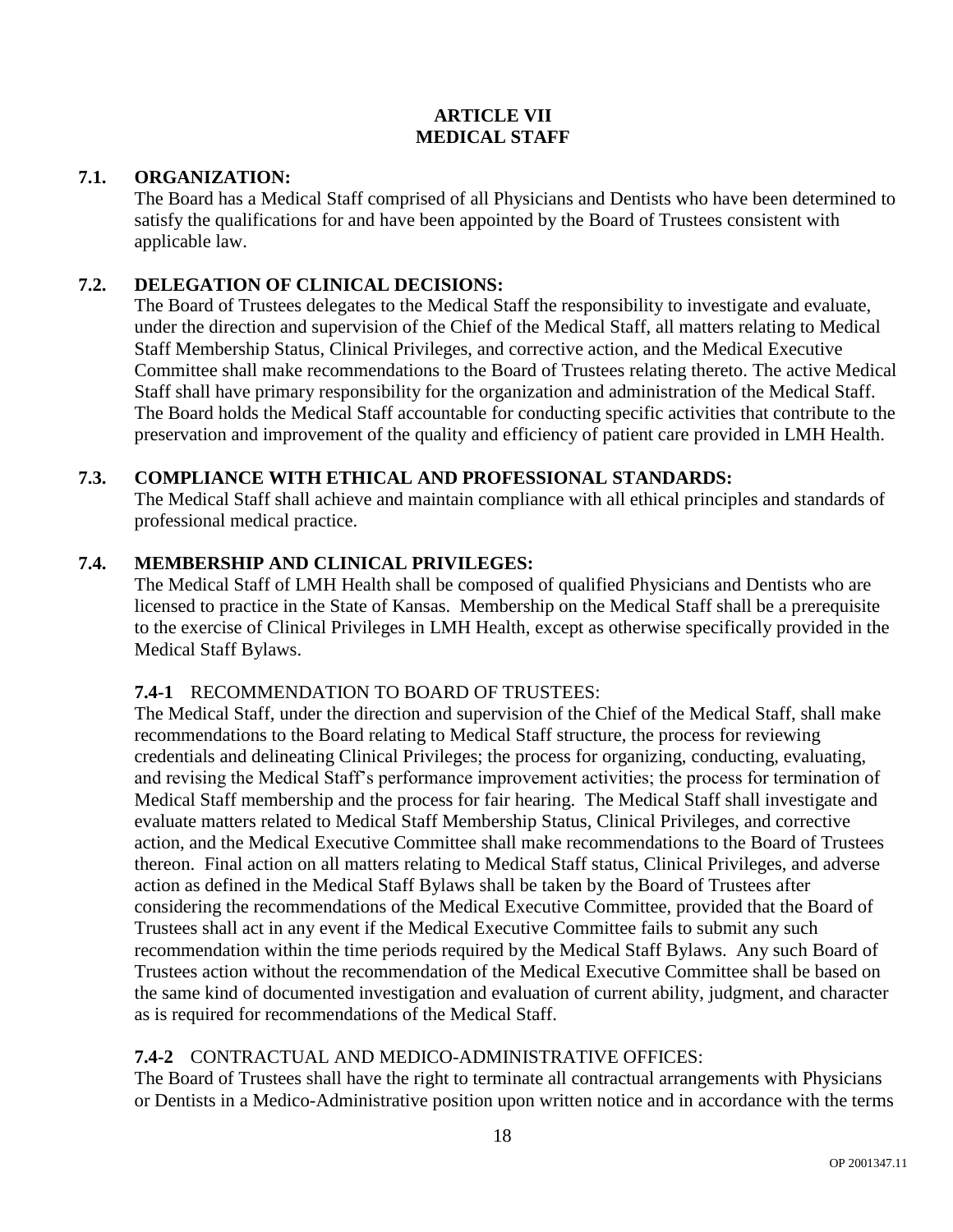of their contracts. Clinical Privileges and Medical Staff memberships that result from a Practitioner's contract with LMH Health shall only be valid during the term of the contract and shall automatically expire upon termination of the contract. Clinical Privileges and Medical Staff memberships which are not solely the result of any such contract shall not automatically expire as the result of termination of the contract.

# **7.4-3** PROCEDURE FOR APPOINTMENT:

The procedure to be followed by the Medical Staff and the Board of Trustees in acting on matters of Membership Status, Clinical Privileges, and corrective action shall be specified in the Medical Staff Bylaws. All appointments to the Medical Staff shall be for the term set forth in the Medical Staff Bylaws.

# **7.4-4** APPOINTMENT AND CREDENTIALING CRITERIA:

In acting on matters of Medical Staff Membership Status, the Board of Trustees shall consider the recommendations of the Medical Executive Committee and LMH Health Administration, the needs of LMH Health and community, and such other criteria as are set forth in the Medical Staff Bylaws. In granting and defining the scope of Clinical Privileges that is to be exercised by each Practitioner providing health care service at LMH Health, the Board of Trustees shall consider the recommendation of the Medical Executive Committee, the supporting information on which it is based, and such criteria as are set forth in the Medical Staff Bylaws. Important criteria for Medical Staff membership and Clinical Privileges, among others, are the Practitioner's health status; professional ability, residency for "call" purposes, judgment, rapport, and ability to provide good patient care at LMH Health; community needs; and Hospital needs and capacity to provide support. Notwithstanding the above, for a Physician or Dentist to be favorably considered for Medical Staff membership, it will be necessary to assure compatibility with the purposes, objectives, philosophies, programs, and Medical Staff of LMH Health. As permitted by and in accordance with applicable state and federal law, the Medical Executive Committee shall request applicants as well as reapplicants to provide reasonable evidence of health status.

# **7.4-5** NO UNLAWFUL DISCRIMINATION:

No aspect of Membership Status or specific Clinical Privileges shall be limited or denied to a Practitioner based on sex, race, creed, handicap, color, national origin or sexual orientation.

# **7.5. SELECTION OF MEDICAL STAFF DEPARTMENT CHIEFS:**

The Board delegates to the Medical Staff the responsibility to choose Department Chiefs in accordance with the procedure set forth in the Medical Staff Bylaws. The Department Chief will be responsible to the Chief of the Medical Staff for the functioning of the department, and will have general supervision over the clinical work falling within the department.

# **7.6. CORRECTIVE ACTION BY BOARD OF TRUSTEES AND FAIR HEARING PLAN:**

The Board of Trustees at any time may request the Medical Staff Executive Committee to initiate corrective action relating to any Practitioner who has been granted Clinical Privileges whenever the Board believes the Practitioner's conduct meets the criteria for initiating correction as set forth in the Medical Staff Bylaws. Any such request for corrective action shall be carried out in accordance with the Medical Staff Bylaws. If the Medical Executive Committee fails to act in a timely fashion upon any request for corrective action, the Board may, after notifying the Medical Executive Committee of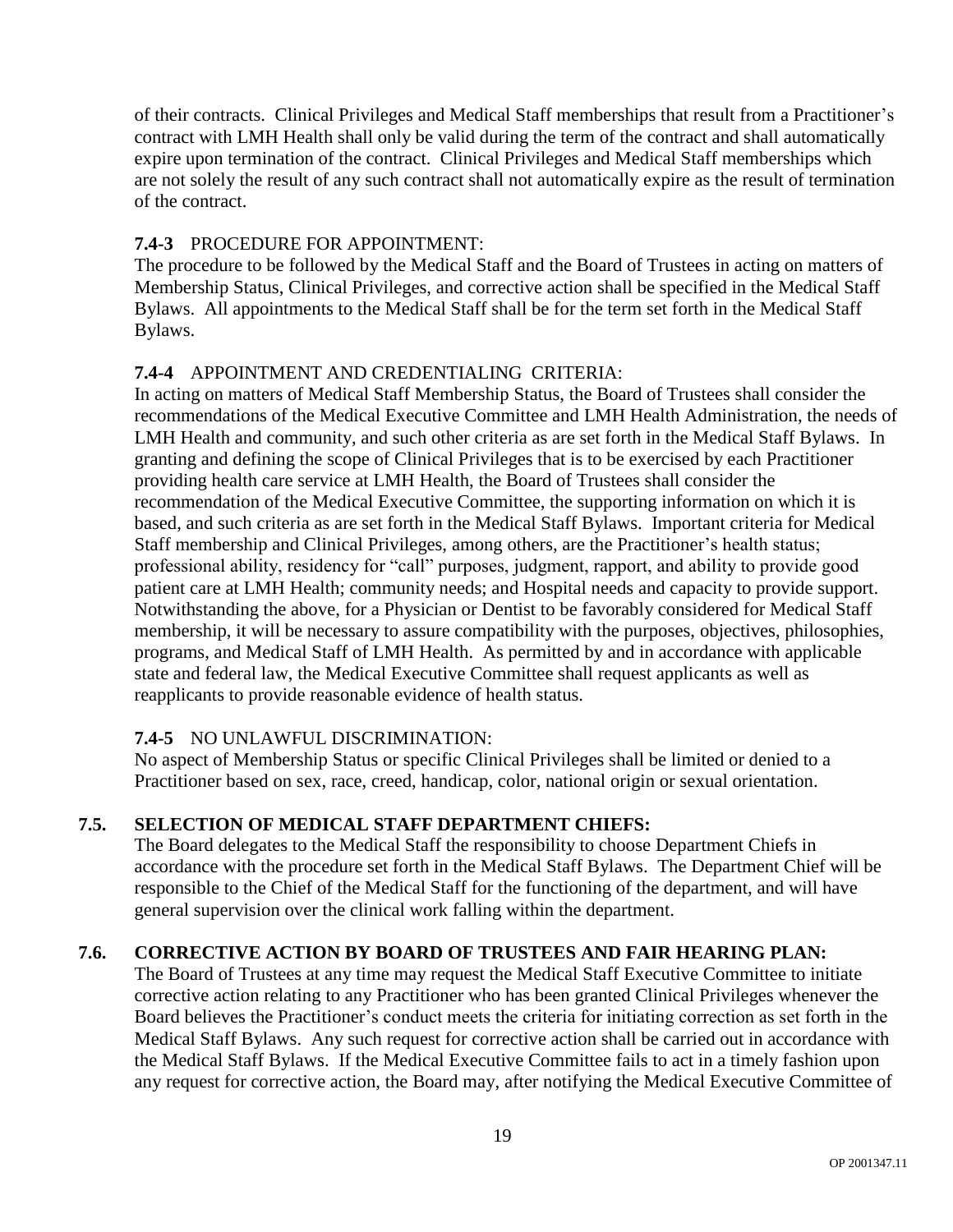its intent, take action on its own initiative, employing the same type of information usually considered by the Medical Staff, all as more fully set forth in the Medical Staff Bylaws.

# **ARTICLE VIII MEDICAL STAFF BYLAWS ADOPTION AND AMENDMENT PROCESS**

### **8.1. DELEGATION TO THE MEDICAL STAFF:**

The Board holds the Medical Staff responsible for drafting, debating, adopting and recommending to the Board in a timely and good faith manner, such bylaws, rules, regulations, procedure manuals and other organizational protocols as are appropriate for the proper direction and management of the Medical Staff, including amendments thereof. The Board delegates to the Medical Executive Committee the responsibility to review the Medical Staff Bylaws annually. All such documents and amendments thereto must be consistent with Hospital policy and applicable legal and other requirements and shall not be effective until reviewed by the Board of Trustees and acted upon favorably.

# **8.2. BOARD ACTION ON MEDICAL STAFF BYLAWS:**

The Medical Staff Bylaws and any amendments thereto, must be reviewed and approved by the Board before they are effective. Once approved and adopted, neither the Board of Trustees nor the Medical Staff may unilaterally amend the Medical Staff Bylaws. The Medical Staff Bylaws, related documents and amendments are effective as of the date such binding action is taken by the Board or at such later day as the Board may specify. Whenever the Board of Trustees believes that the Medical Staff's recommended changes to or existing Medical Staff Bylaws are deficient, the Board shall, by notice to the Chief of the Medical Staff (who shall forward such notice to the Medical Staff committee responsible for Bylaws review), inform the Medical Staff of its concerns, of the reasons therefore, and of the date by which the Medical Staff's response is requested, provided that such date shall be not less than five (5) days nor more than thirty (30) days from the date the Board communication has been received by the Chief of the Medical Staff.

# **8.3. BOARD CHANGES TO OTHER MEDICAL STAFF DOCUMENTS:**

Whenever the Board of Trustees believes that the Medical Staff recommendations to or existing documents are deficient in one (1) or more respects, the Board shall, by notice to the Chief of the Medical Staff (who shall forward such notice to the Medical Staff committee responsible for Bylaws review), inform the Medical Staff of its concerns, of the reasons therefore, and of the date by which the Medical Staff's response is requested, provided that such date shall be not less than five (5) days nor more than thirty (30) days from the date the Board communication has been received by the Chief of the Medical Staff.

### **8.4. BOARD OF TRUSTEES ACTION FOLLOWING MEDICAL STAFF RESPONSE:**

If the Medical Staff's response satisfies the Board's concerns that prompted the notices in sections 8.2 and 8.3, the Board shall thereupon act upon the matter in accordance with Section 8.2. If the Medical Staff's response fails to satisfy the Board's concerns or if no Medical Staff response is received within the time frames specified, the Board shall refer the matter to the Joint Conference Committee for review, discussion and report.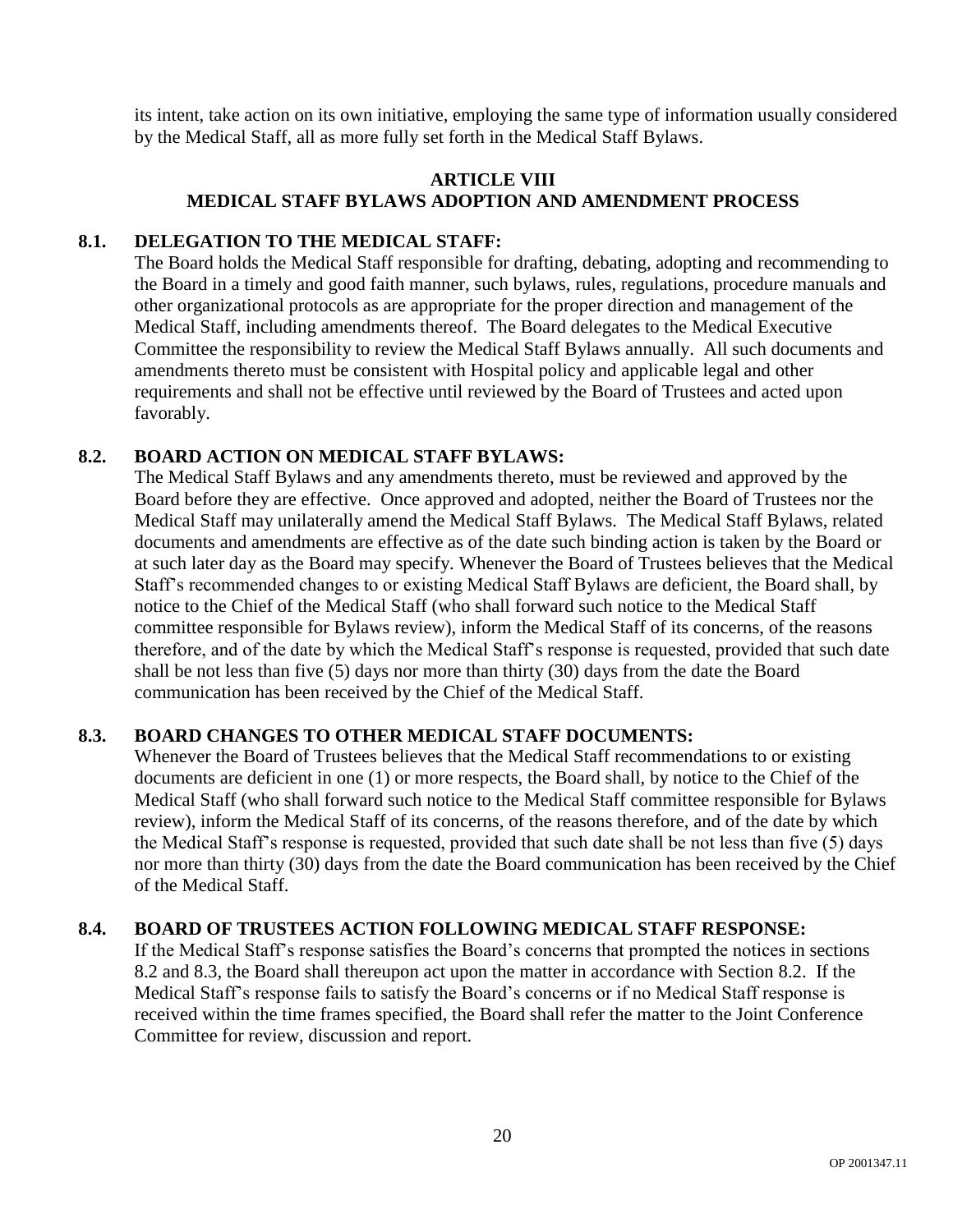# **8.5. BOARD ACTION:**

Within twenty (20) days after receiving a matter referred to it under Section 8.4 above, the Joint Conference Committee will convene to review, discuss and prepare its written report on the matter.

# **8.5-1** JOINT CONFERENCE COMMITTEE REPORT DIFFERENT FROM STAFF:

If the Joint Conference Committee report is different from the Medical Staff's response, if any, in Section 8.4 above, the Joint Conference Committee report will be communicated to the Medical Staff for consideration and response to the Board within a specified time period, which time shall be not less than twenty (20) days unless approved by the Board. After receiving the Medical Staff's response, or after expiration of the response period, the Board may take such action as it deems appropriate (whether or not such action is consistent with the Medical Staff response or the Joint Conference Committee report). The Board's action shall constitute a final decision and the matter shall not be subject to any further referral or review. The documents or amendments the Board approves are effective as of the date of the Board action or at such later date as the Board may specify.

# **8.5-2** JOINT CONFERENCE COMMITTEE REPORT IN ACCORD WITH STAFF:

If the Joint Conference Committee report is consistent with the Medical Staff's response, if any, it shall be transmitted to the Board. The Board may thereafter take such action as it deems appropriate (whether or not such action is consistent with the Medical Staff response or the Joint Conference Committee report). The Board's action shall constitute a final decision and the matter shall not be subject to any further referral or review. The documents or amendments the Board approves are effective as of the date of the Board action or at such later date as the Board may specify.

# **ARTICLE IX GENERAL PROVISIONS**

# **9.1. INDEMNIFICATION AND INSURANCE:**

**9.1-1** THIRD PARTY ACTIONS:

The Board shall have power to indemnify any person who was or is a party or is threatened to be made a party to any threatened, pending or completed action, suit or proceeding, whether civil, criminal, administrative or investigative (other than an action by or on behalf of LMH Health), by reason of the fact that he or she:

- a. Is or was a Trustee, employee, representative or agent of LMH Health; or
- b. Is or was serving at the request of LMH Health as a representative of a limited liability company, corporation, partnership, joint venture, trust or other enterprise, or on any committee appointed by the Board or Medical Staff;

against liabilities and expenses, including attorney's fees, judgments, fines and amounts paid in settlement or compromise, actually and reasonably incurred by him or her in connection with such action, suit or proceeding if he or she acted in good faith and in a manner he or she reasonably believed to be in, or not opposed to, the best interest of LMH Health, and with respect to any criminal action or proceeding, had no reasonable cause to believe his or her conduct was unlawful.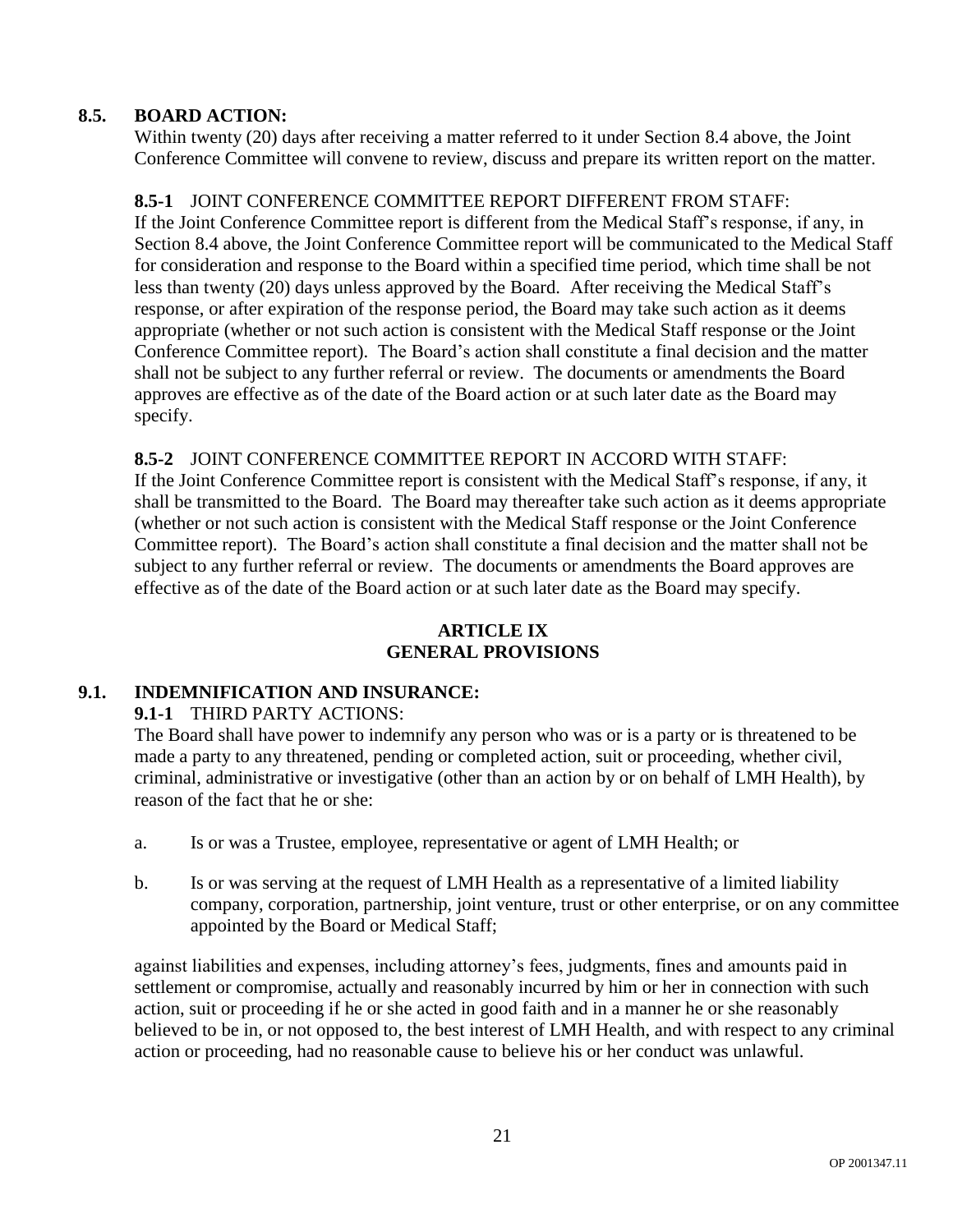The termination of an action, suit or proceeding by judgment, order, settlement, conviction, or upon a plea of *nolo contendere* or its equivalent, shall not, of itself, create a presumption that the person did not act in good faith and in a manner which he or she reasonably believed to be in, or not opposed to, the best interests of LMH Health, and with respect to any criminal action or proceeding, had reasonable cause to believe that his or her conduct was unlawful.

# **9.1-2** SCOPE:

The indemnification provided by this Article shall not be deemed exclusive of any other rights to which any representative or former representative of LMH Health may be entitled under any statute, agreement or vote of disinterested Trustees, or otherwise, and shall continue as to a person who has ceased to be a representative and shall inure to the benefit of the heirs, executors and administrators of such person.

## **9.1-3** ADVANCES:

Expenses incurred in defending an action, suit or proceeding may be paid by LMH Health in advance of the final disposition of such action, suit or proceeding upon approval by a majority vote of the Trustees who are not parties thereto, and receipt from the party or parties of an undertaking to repay such expenses unless it shall ultimately be determined that they are entitled to be indemnified by LMH Health as authorized in this Article.

## **9.1-4** INSURANCE:

LMH Health may purchase and maintain insurance on behalf of any person who is or was a representative or agent of LMH Health, or is or was serving at the request of LMH Health as a representative of a corporation, partnership, joint venture, trust or other enterprise or committee appointed by LMH Health, against any liability asserted against him or her and incurred by him or her in any such capacity, or arising out of his or her status as such.

# **9.2. AUXILIARY AND ASSOCIATED ORGANIZATIONS:**

The Board of Trustees may authorize the formation of auxiliary and associated organizations to assist in the fulfillment of the purposes of LMH Health. Each such organization shall establish its bylaws, rules and regulations and make amendments thereto which shall be subject to Board approval and which shall not be inconsistent with these Bylaws or rules/policies, or directives of the Board. All such organizations shall be responsible and accountable to the Board, and the Board shall review their operations and activities at least annually. Volunteers who are not members of the auxiliary are supervised under administrative rules.

### **9.3. FISCAL YEAR:**

The fiscal year of LMH Health shall commence on the first  $(1<sup>st</sup>)$  day of January and end the following thirty-first  $(31<sup>st</sup>)$  day of December.

### **9.4. PROCEDURES:**

The Board and Board Committees may adopt rules or procedures, if they are consistent with these Bylaws.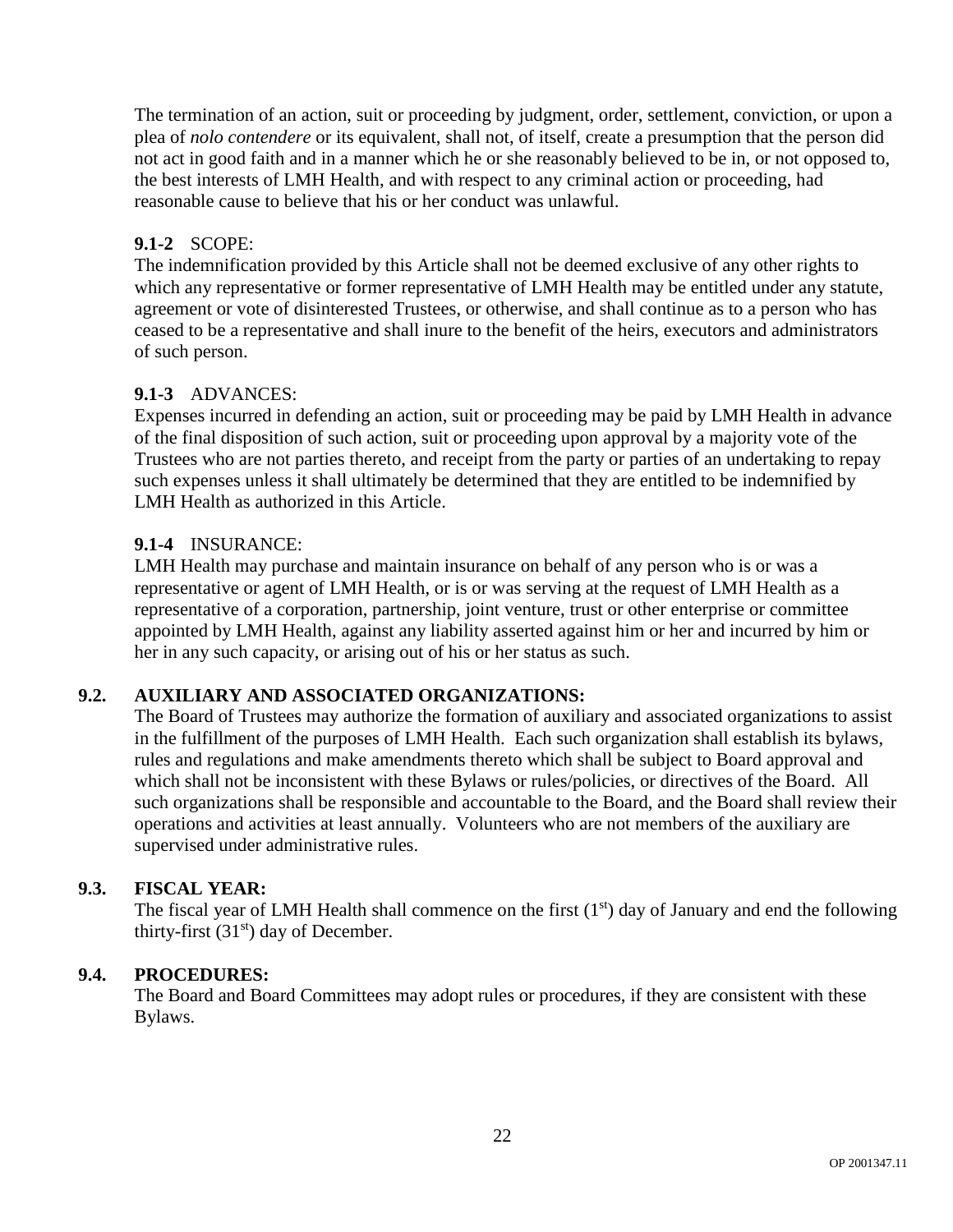### **ARTICLE X AMENDMENT TO BYLAWS**

#### **10.1. PROCEDURE:**

These Bylaws, excluding Article II, may be adopted, amended, altered or repealed by a vote of seven (7) of the Trustees present at any meeting, provided that notice calling the meeting sets forth the proposed amendment, alteration or repeal in full. The Trustees shall review these Bylaws biennially and revise as necessary.

### **CERTIFICATION OF SECRETARY**

I, the undersigned, do hereby certify:

*That I am the duly elected and acting Secretary of The Lawrence Memorial Hospital, Lawrence, Kansas, and, that the foregoing Bylaws comprised of twenty-five (25) pages including a Glossary of Definitions, constitutes the Amended and Restated Bylaws of the Board of Trustees of The Lawrence Memorial Hospital as duly adopted on the 16th day of September 2020.*

 $\angle$ *lewelt Beth Llewellyn*

*Secretary, Board of Trustees*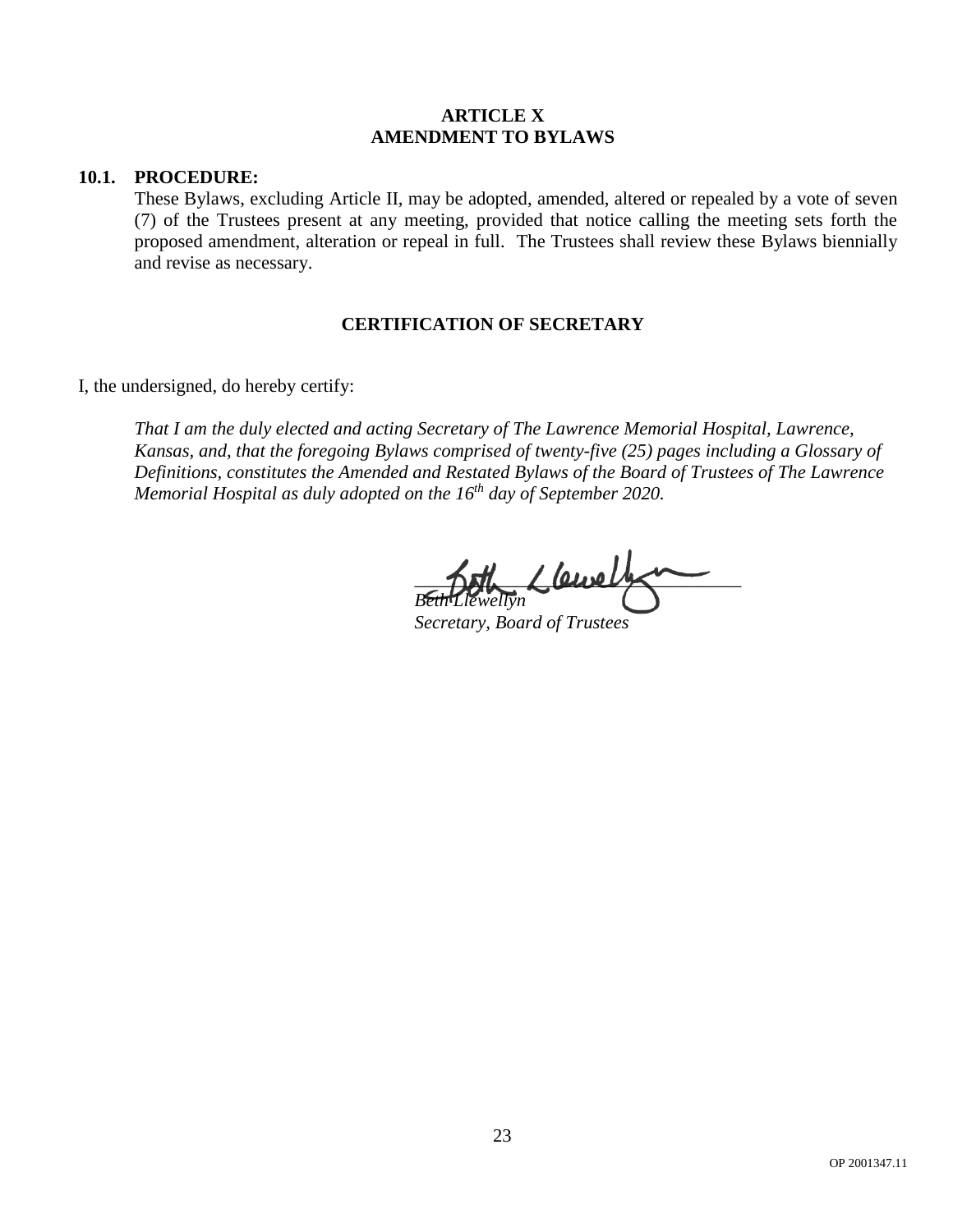# **ATTACHMENT A** *GLOSSARY OF DEFINITIONS*

- *1. ADVISOR means community leaders, representatives, and others with unique skills who may be selected by the Board to serve as individual ADVISORS to the Board, officers, and committees.*
- *2. BOARD COMMITTEE means a body created by resolution of the Board whose members are elected by the Board from its own voting membership and may include ADVISORS and which may be authorized to exercise a designated portion of the authority of the Board.*
- *3. BOARD OF TRUSTEES or BOARD means the governing body and co-trustees of LMH Health comprised of individuals who have been appointed to serve as co-trustees by the Mayor of the City of Lawrence, Kansas subject to the advice and consent of the City Commission of the City of Lawrence, Kansas and which has all the powers of special trustees by authority of K.S.A. 12-1615 and the terms of the Watkins Deed as amended by court order of 1979. TRUSTEE means one of the co-trustees the Board.*
- *4. CHAIR means the co-trustee elected by the Board to serve as the principal officer and spokesperson of the Board.*
- *5. CLINICAL PRIVILEGES or PRIVILEGES means the rights granted to a Practitioner to render those health care services specifically delineated to Practitioner.*
- *6. CONFIDENTIAL INFORMATION means any written or oral communication provided for or in Executive Session, including the content of documents that are produced in advance for review in Executive Session. Confidential Information includes any communications covered under the attorney client privilege (K.S.A. 60-426), the peer review privilege (K.S.A. 60-4915), or the risk management privilege (K.S.A. K.S.A. 65-4921 through 65-4930) whether or not provided in Executive Session.*
- *7. DENTIST means a person licensed in Kansas to practice dentistry.*
- *8. EXECUTIVE SESSION shall have the meaning and be for the allowable purposes as set forth in the Kansas Open Meetings Act K.S.A. 75-4317 et. seq., ("KOMA").*
- *9. EX-OFFICIO means service as a member of a body by virtue of an office or position held and, unless otherwise expressly provided, means with voting right.*
- *10. LMH HEALTH or HOSPITAL means "The Lawrence Memorial Hospital," doing business under the trade name of "LMH Health" and established as a charitable trust and an instrumentality created by a charitable gift from Elizabeth Watkins to the City of Lawrence, Douglas County, Kansas pursuant to K.S.A. 12-1615. The Hospital is tax exempt pursuant to Internal Revenue Code Section 115; and governed by the terms of the Watkins Deed as amended by a 1979 decision of the District Court of Douglas County Kansas.*
- *11. LMH HEALTH ADMINISTRATION means The Lawrence Memorial Hospital's senior level administrators, including but not limited to the President and Chief Executive Officer, employed to administer and manage the day-to-day operations of the Hospital.*